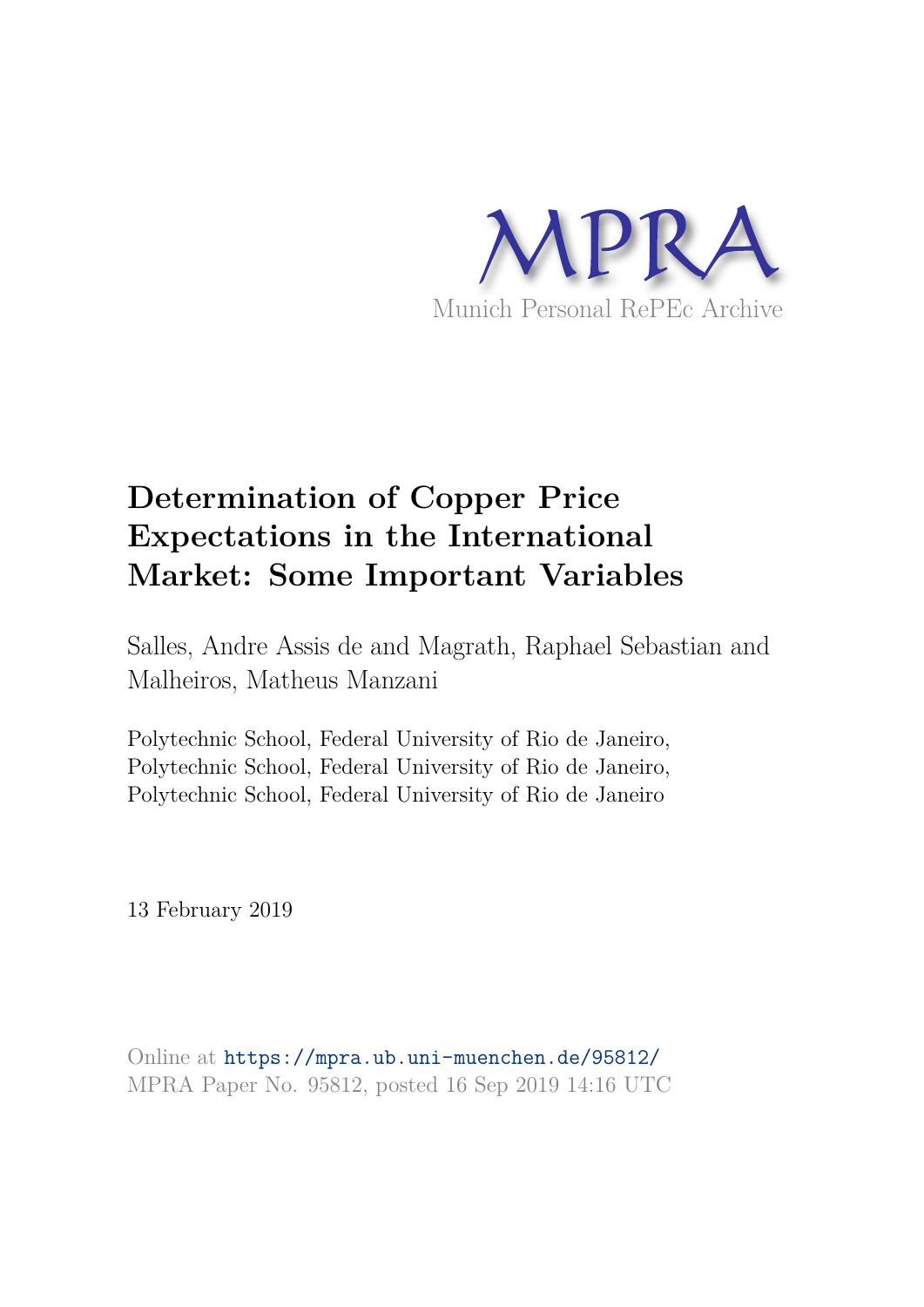# **Determination of Copper Price Expectations in the International Market: Some Important Variables**

## **Andre Assis de Salles**

*Polytechnic School, Federal University of Rio de Janeiro, Rio de Janeiro, Brazil as@ufrj.br* 

## **Raphael Sebastian Magrath**

*Polytechnic School, Federal University of Rio de Janeiro, Rio de Janeiro, Brazil sebastian@poli.ufrj.br* 

#### **Matheus Malheiros**

*Polytechnic School, Federal University of Rio de Janeiro, Rio de Janeiro, Brazil matheusmalheiros@poli.ufrj.br* 

#### **Abstract**

The purpose of this work is to identify variables that are relevant to the copper price setting in the international market. Thus statistical hypothesis tests and statistical tools that help to identify historical relevance and to measuring the intensity of the impact of each variable on the copper price on several time horizons was applied. At the end, a regression model that aims to assess the combined effect of the considered time series was estimated. The global industrial production and the aluminum price showed the greatest evidences of being relevant to the copper price. The results suggest that copper stocks, foreign exchange rates and crude oil price should also be considered.

## **Keywords: Copper Price. Cointegration. Causality. Impulse Response Function.**

## **1. Introduction**

Copper is the industrial metal with the highest financial volume and negotiations in the international commodity markets. Producers, consumers, and financial market players observes the copper market once copper price movements represent a relevant global economy leading indicator, important to identify macroeconomic trends. There is a relationship between the copper price and relevant indicators of global economic activity. Present in the production chain of industrial products, in particular in the electronic industry equipment, the transport sector computer industry, through the automotive vehicles production, the use of copper is very widespread among several sectors and industries, mainly due its durability, machinability and the ability to be molded with high precision and tolerance. It's copper thermal conductivity and resistance to extreme environments allows its use in heat exchangers, pressure vessels and tanks. Thus, the demand for copper means the production of items such as wires, rods, tubes, plates and ingots, which will later be used directly in a final application or in the production of another good. Currently, copper is also widely used in technology equipment such as cell phones and computers, and in products commonly found in modern homes, such as washing machines, refrigerators and air conditioners. Copper is traded among the various agents in the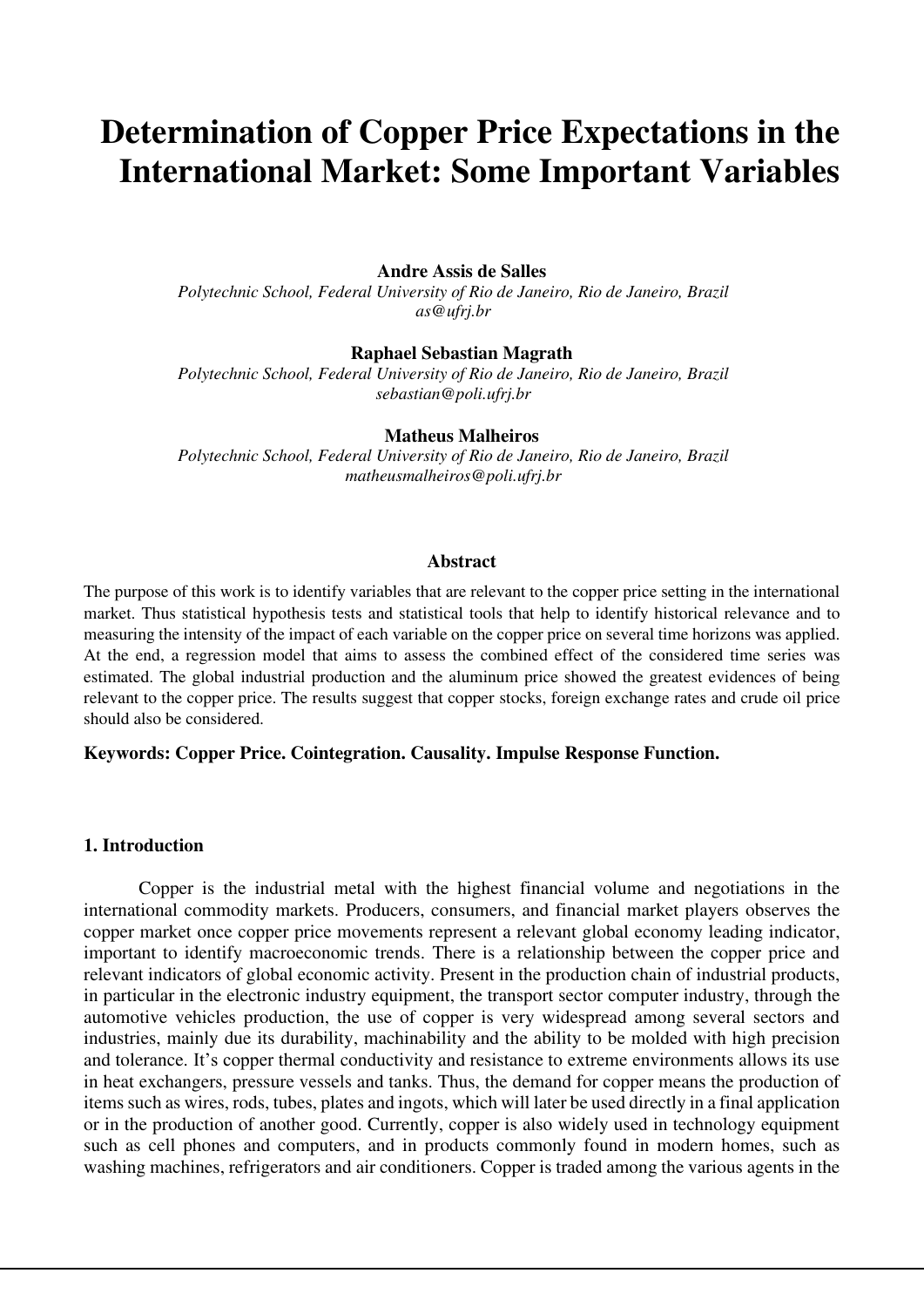market in several states, among others, refined, concentrated, blister and scrap. But the main demand, or the use, of copper for industry is the use of refined copper. And the reference price of copper traded in its various forms is refined copper. It is in this state that copper is traded in the various organized international markets, and the prices practiced in these markets are the benchmarks for establishing prices in refined copper negotiations, and in other states, in the world. The London Metal Exchange (LME) is the most traditional metal trading exchange in the world, with representative daily trading volumes, it is an important reference for the negotiations of metals for the world economy. Also worthy of mention is the Chicago Mercantile Exchange (CME), which is a major exchange for copper trading, and the Shanghai Futures Exchange (SHFE), which has become an important exchange in the global scenario, with growing Chinese participation In the metal markets in general.

As Amano and van Norden (1998) observes, knowing the swings in the price of copper is extremely important for countries whose economy depends heavily on imports or exports of copper, such as Chile. Copper price knowledge is also of extreme importance for the mining companies, responsible for removing the metal from the soil for later consumption. Understanding movements in the price of copper is also of extreme value to all market players: it allows producers to define hedging strategies, which consists of using future contracts in the financial market to curb their selling price ahead. In addition to the benefit of giving greater predictability of cash flow, this practice is even more valuable when prices fall to the maturity date of the contract used in the hedge as well as consumers who, in contrast, benefit most from the use of this strategy when prices rise. While to the speculators it allows the gain of profits in the financial market. Given the importance of this commodity for economic activity, many surveys related to the prices of copper practiced in the international market have been carried out by academics and direct participants of the international metal markets and, in particular, copper. Many studies and surveys have been developed to evaluate variables and indicators relevant to the formation of the price of copper in the international market. Among these works we can highlight the one of Cerda (2005), that of García-Cicco and Montero (2011), the one of Stürmer (2013b) and developed by Zhang et al. (2015).

This paper aims to identify and evaluate and quantify the relationship between the price of copper and some of the variables potentially relevant to the process of price formation of copper in the international market. Among these variables, we can relate: global production of refined copper, the price of oil in the international market, the price of aluminum in the international market, the global refined copper stock, the global industrial production variation and the exchange rate. In order to achieve these objectives, econometric procedures were implemented, such as: causality tests, cointegration tests and estimation of the global energy matrix crude oil is one of the most important energy sources in the world. It is an essential commodity in the global economy. Furthermore, petrochemical and chemistry industries produce or manufacture goods from petroleum, such as fertilizers used in agriculture for food industries. Despite the progress in development of renewable energy sources in recent decades, crude oil and their byproducts remain directly or indirectly present in people´s lives. Given this relevance, the crude oil price is an important variable for economic policy makers in national economies, where this commodity is the main source of energy as well as in worldwide economies.

This paper aims to identify and evaluate and quantify the relationship between the price of copper and some of the variables potentially relevant to the process of price formation of copper in the international market. Among these variables, we can relate: global production of refined copper, the price of oil in the international market, the price of aluminum in the international market, the global refined copper stock, the global industrial production variation and the exchange rate. To achieve these objectives, econometric procedures were implemented, such as: causality tests, cointegration tests and estimation of the impulse response function.

In addition to this introduction, this article presents in the next section details the methodological approach adopted for the development of the research. Following the presentation of the sample or data used, in Section 3. In Section 4 are related to analysis of the results obtained. And,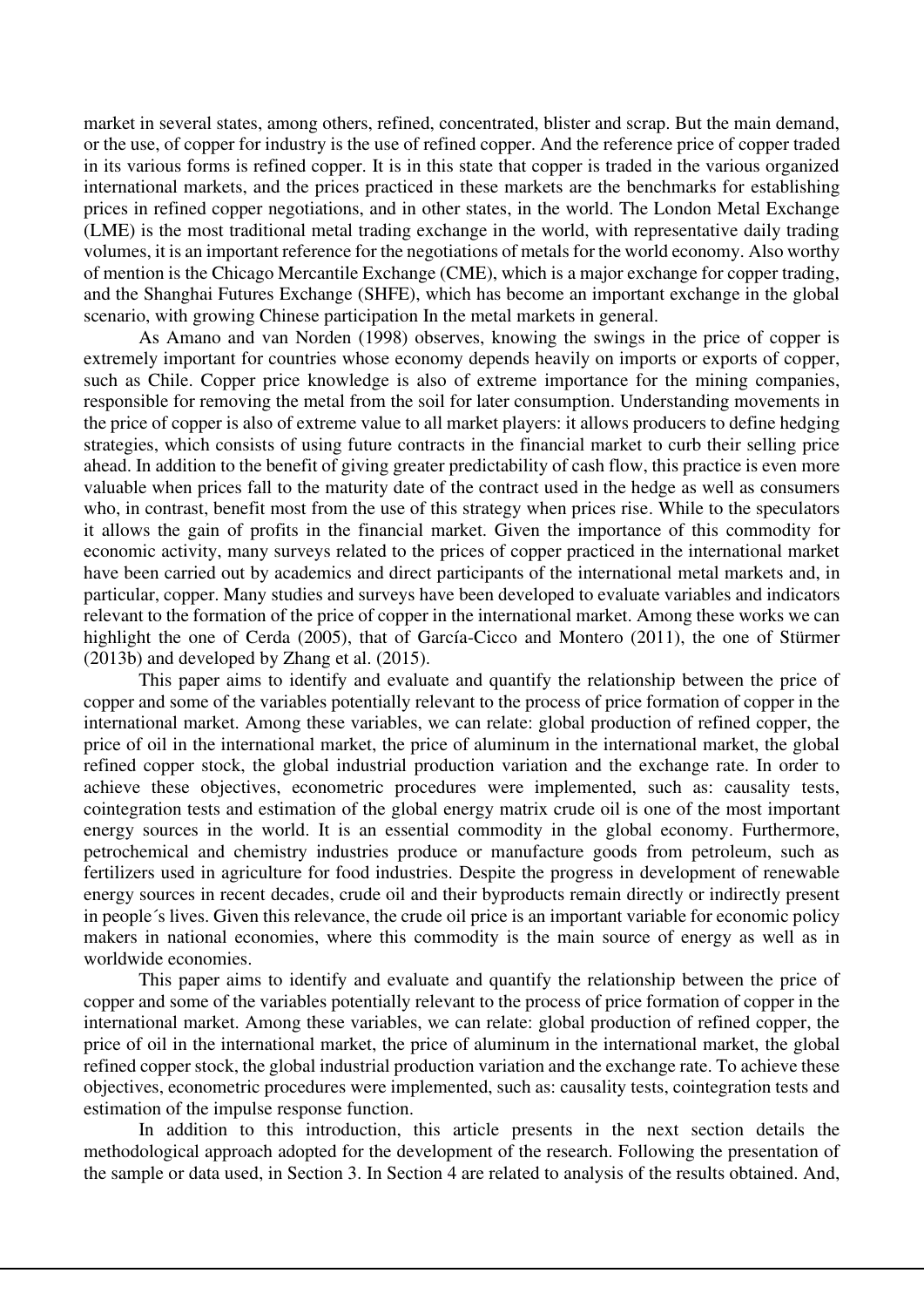finally, Section 5 presents the conclusion and final comments of the paper.

## **2. The Literature Review - Some Related Work**

Many studies and surveys have been developed to evaluate relevant variables and indicators for copper price formation in the international market. Among these works, some were selected here for a brief review of the literature presented in the following paragraphs.

With information from January 1994 to October 2003, Cerda (2005) sought to identify some relevant indicators as significant explanatory variables for the copper price in the international market. In addition to the copper production, the variables used were industrial production, the wholesale price index and the interest rate of the United States, South Korea, Brazil and countries in the Euro zone. While copper production shows us the behavior of the metal supply, industrial production was selected as a proxy for real demand and the wholesale price index indicates the variations in the relative copper price in each country. When the wholesale price index decreases, the relative copper price increases, causing a decrease in demand. Some comments on Cerda (2005) conclusions should be highlighted. Using regression analysis techniques, Cerda (2005) found statistical significance for industrial production, copper production, interest rate and wholesale price index (IPA) of selected countries. From the industrial production analysis and wholesale price index, one can not reject the hypothesis that these countries concentrate the positions of the international copper market, that is, no relevant economy was left out in the analysis. It should be noted that if the sample were updated this assertion would not be sustained. In recent years, China has emerged as the main agent in the copper market, as a major consumer and producer, in addition to other countries that have gained or lost importance in this market. Regarding copper production, Cerda (2005) limits its sample only to production in Chile, the most important producer of the period with a market share of 30%.

Another relevant work related to the topic was presented by García-Cicco and Montero (2011), which used models where the parameters change according to a Markov switching process. The data used in this analysis is that of the spot market price traded in the LME from 1975 to 2010. In the work of García-Cicco and Montero (2011) nine different cases are evaluated, where parameters such as variance, number of lags and constants vary or be static. García-Cicco and Montero (2011) conclude that the inclusion of an alternance regime in the variance is fundamental to explain the behavior of copper price. Models with such a feature outperform other models, including autoregressive conditional heteroskedasticity, such as the GARCH models. One extension of the study suggested by the authors is the combination of Markov switching processes with autoregressive vector models (VAR) considering other variables, such as stock level and exchange rate, to try to explain and predict the copper price better.

The Stürmer (2013b) work, which sought to identify factors responsible for long-term fluctuations in the prices of mineral commodities and, in particular, of copper, should be highlighted. Stürmer (2013b) analyzed the behavior of annual prices over a long period: from 1840 to 2010. Stürmer (2013b) evaluates only the global production of each commodity and the global income in each year, forming three different types of "shocks" in the commodity markets: supply shock or unexpected drops in copper production, such as mining strikes; shock of global activity demand or shocks in global demand for commodities, such as an unexpected growth in global activity; and other demand shocks, including all shocks are not related to the two previous categories, such as unexpected changes in stocks due to government strategic reserve programs. Using an autoregressive vector model or a VAR model, Stürmer (2013b) concludes that, in the case of copper, price fluctuations are mainly caused by demand shocks of global activity and also by supply shocks and other shocks demand shocks. That is, Stürmer (2013b) shows that changes in the level of global activity, overall copper production and the level of stocks are relevant factors in the formation of the copper price. Stürmer (2013b) makes an analysis of the impulse response function of these variables and stresses that a positive shock of demand for global activity causes a significant increase in the copper price, with the maximum effect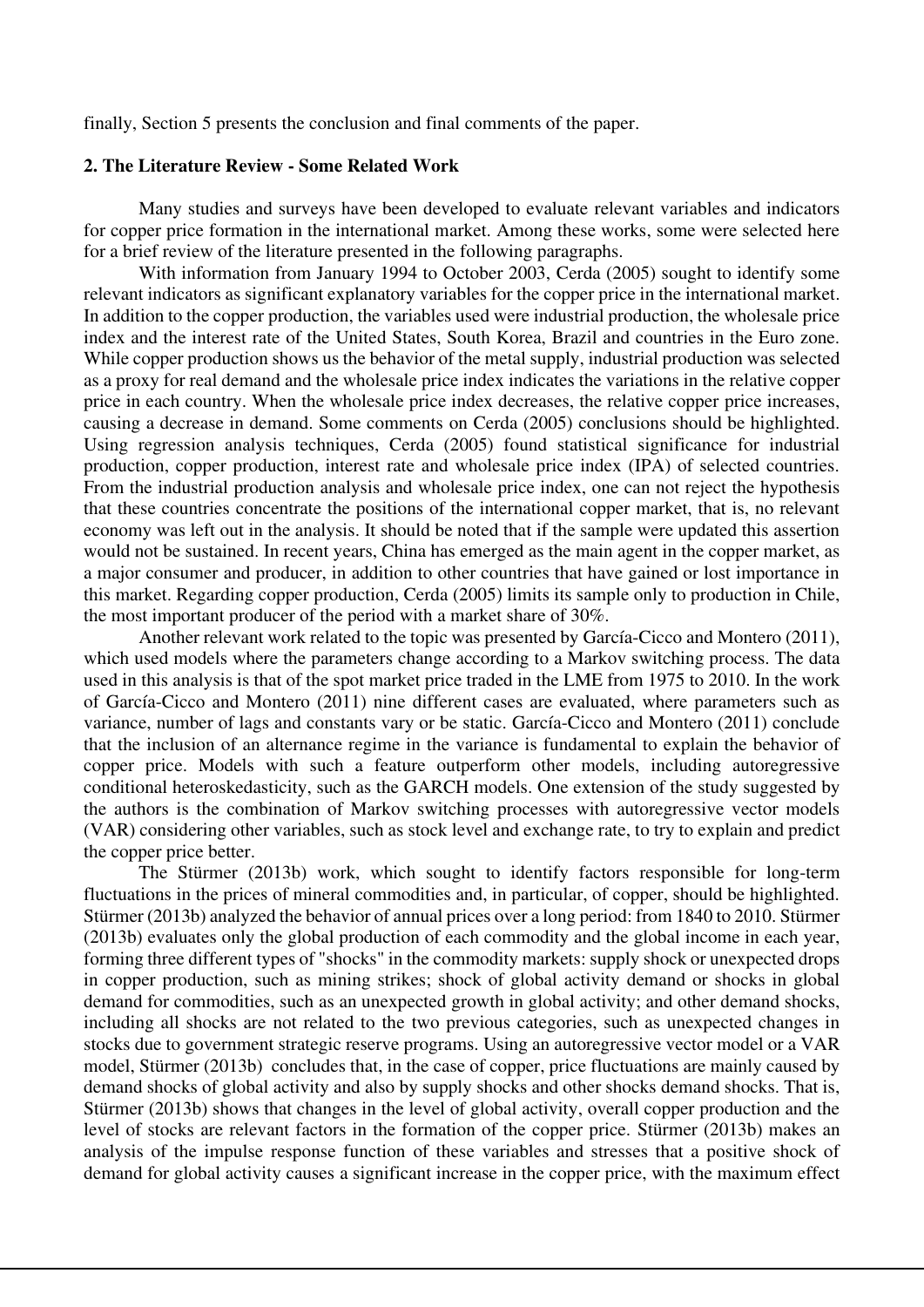appearing within a year after the shock, and with relevant effects still lasting up to 10 years later while the positive supply shocks have a negative impact on copper price, relevant up to 4 years after the shock, with immediate maximum effect though on a somewhat smaller scale than the demand shocks of the global activity. Finally, other positive demand shocks also cause an immediate rise in copper price, with relevant effects lasting up to two years after the collision. Stürmer (2013b) shows the positive association between manufacturing production and demand for copper in several markets studied and using data from the period studied in 12 industrialized countries Stürmer (2013b) estimated an autoregressive distributed lag model or an ARDL model, and found the existence of long-term relationships involving copper and manufacturing activity.

Another work that deserves attention was developed by Zhang et al. (2015) on the effect of exchange rates on commodity prices with data from January 1996 to July 2015. Zhang et al. (2015) assess the existence of Granger's causality between the exchange rate and commodity prices in both directions over multiple time horizons. In the case of copper, they assess the causality between their price in the international market and the Chilean exchange rate, that is, Chilean peso per US\$. In general, the effect of the commodity price on the exchange rate is more evident than the inverse relationship because a commodity can have great relevance for the economy of a country, such as through exports or the trade balance, while the relevance of a country to the market of a commodity is, in general, more limited. In the research by Zhang et al. (2015), however, the causality of the Chilean exchange rate on the copper price was very relevant, being the most relevant variable among those analyzed in the research. Zhang et al. (2015) also addresses an analysis of the impulse response function to measure the magnitude of the effect, as well as the intensity and duration, of the exchange rate on copper price, showing the existence of an immediate effect that lasts for approximately 5 days.

#### **3. Methodological Approach**

In order to achieve the objective of this work, the methodology used includes procedures that seek to evaluate, measure and understand the effects of several variables potentially relevant to the price of copper in the international market. In this sense, each variable considered important was analyzed and its relations with the price of copper evaluated. For each of these related variables, checks or hypothesis tests are performed which are presented below.

Initially, in order to characterize the time series involved in this work, the stationarity and normality assumptions were verified, respectively, through the Dickey Fuller Augmented and Jarque-Bera tests. Then, through the stationarity evaluation of the residual error of the linear combination of the involved variables, the hypotheses of cointegration between the selected variables and the copper price are verified. The determination of the cointegration between the time series the selected variables and the copper price is important per se for the estimation of autoregressive vector models or VAR models. Moreover, these models are fundamental for the study of the causality of variables and of regression models that represent the causal relationship of the selected variables with the price or variation of the price of copper in the international market. Finally, analyzes of the impulse-response function were carried out, in order to measure the possible causality verified in several time horizons, since the present study mainly tries to verify the temporal precedence between the variables

In the tests of the cointegration hypothesis between copper prices and the selected variables, the concept introduced by Engle and Granger (1987) was used and states that individually nonstationary variables may have stable long-term relationships, since a linear combination of these series has stochastic trends that cancel out, reaching stationarity. As observed by Gujarati (2004), two series are said to be cointegrated if they have a long-term relationship or equilibrium. If two variables are represented by their time series  $X_t$  and  $Y_t$ , for example, the combination that expresses the long term relationship can be obtained by linear regression between the variables, resulting in the following equation: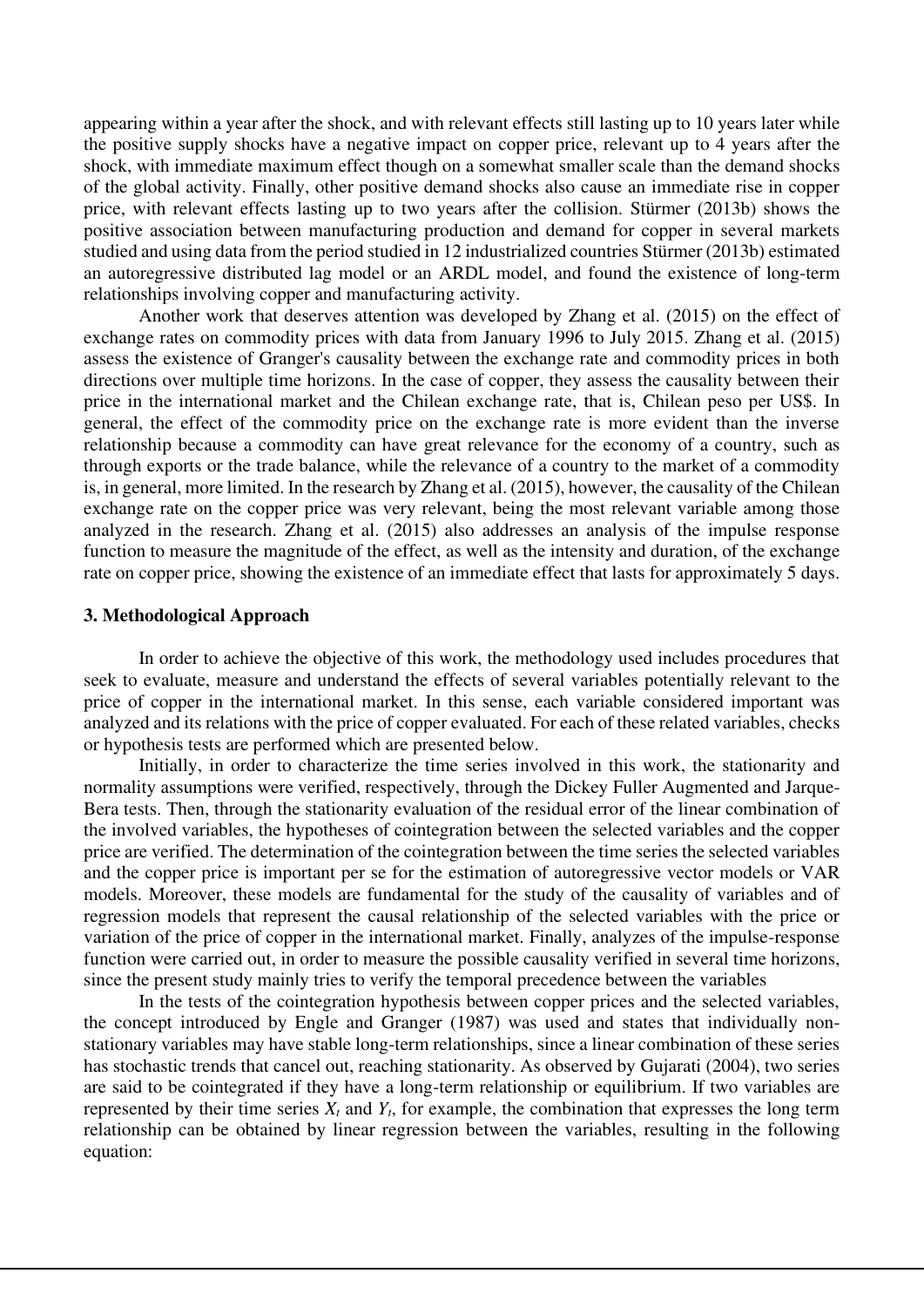$$
Z_t = \beta_1 + \beta_2 X_t + e_t \Rightarrow e_t = Z_t - \beta_1 - \beta_2 X_t \tag{1}
$$

where  $X_t$  and  $Y_t$  are the values of two time series of the variables *X* and *Y* at time *t*,  $\beta_1$  and  $\beta_2$  are parameters and  $e_t$  is the residue or stochastic term. If the term et does not have a unit root, it can be said that the series are cointegrated, removing the possibility of a spurious regression and showing that there is a long-term relationship between the variables. The stationarity test used in this work was the unit root test of Dickey and Fuller Augmented, or ADF test. The null hypothesis of the Engle-Granger test states that the series are not cointegrated. In practice, two equations are estimated: in the first  $X_t$  is estimated as dependent variable and *Y<sup>t</sup>* as independent variable, as presented in equation (1) above; and in the second *Xt* is estimated as dependent variable and *Y<sup>t</sup>* as independent variable. If at least one of the two equations the coefficient of the dependent variable is statistically significant then the null hypothesis is rejected, that is, it can be said that the time series  $X_t$  and  $Y_t$  are cointegrated.

Autoregressive vector models, or VAR models, are commonly used in interrelated time series prediction systems and to analyze the dynamic impact of random perturbations on the system of variables. These are models in which a variable is explained by its own past value and by past values of the other endogenous variables of the model. In general, as Gujarati (2004) points out, there are no exogenous variables in the model. The VAR model with a lag, called VAR (1), can be represented by the following system of equations:

$$
Y_t = \beta_1 + \beta_2 Y_{t-1} + \beta_3 Z_{t-1} + \varepsilon_{1t}
$$
 (2)

$$
Z_t = \beta_4 + \beta_5 Z_{t-1} + \beta_6 Y_{t-1} + \varepsilon_{2t} \tag{3}
$$

where the time series  $X_t$  and  $Y_t$  are stationary. If this does not occur, the *n* differences of the variables are used until the differences from these variables become stationary, that is the time series are integrated until they become stationary. After this procedure, these variables are said integrated of order *n*, or *I* (*n*). It is worth noting, however, that the use of large *n* can generate problems in small samples, since the estimation of the parameters of the VAR model will consume many degrees of freedom, as observed by Salles and Almeida (2017). In case the variables are cointegrated, the system must be altered in a way and consider such a long-term relationship. Thus, if two time series are integrated of order 1 and cointegrated, one has to obey the following relation:

$$
X_t = \beta_1 + \beta_2 Y_t + \mu_t \tag{4}
$$

where μt is stationary. Thus, a restricted case of VAR model, called vector model with error correction, or VEC model, consists of the system of equations presented below, in which all variables are stationary, as in the VAR model, and cointegrated - this system can be represented as follows:

$$
\Delta X_t = \alpha_1 + \alpha_2 \mu_{t-1} + \varepsilon_{1t} \tag{5}
$$

$$
\Delta Y_t = \alpha_3 + \alpha_4 \mu_{t-1} + \varepsilon_{2t} \tag{6}
$$

where  $\Delta$  is the differentiation operator, that is,  $\Delta X_t = X_t - X_{t-1}$ . By replacing the residual term lagged, this system can be rewritten as follows:

$$
X_t = \alpha_1 - (\alpha_2 \beta_2 - 1)X_{t-1} - \alpha_2 \beta_1 + \alpha_2 Y_{t-1}) + \varepsilon_{1t} \tag{7}
$$

$$
Y_t = \alpha_3 + (\alpha_4 + 1)Y_{t-1} - \alpha_4 \beta_1 - \alpha_4 \beta_2 X_{t-1} + \varepsilon_{2t}
$$
\n(8)

In the equations above,  $\alpha_2$  and  $\alpha_4$  are the error correction coefficients, since they indicate the magnitude of the response of the variables  $X_t$  and  $Y_t$  to a variation in the residual term  $\mu_{t-1}$ . The coefficients must, in order to guarantee stability, satisfy the following constraints:  $0 \leq \alpha_2 < 1$  and  $-1 < \alpha_4 \leq 0$ . For a positive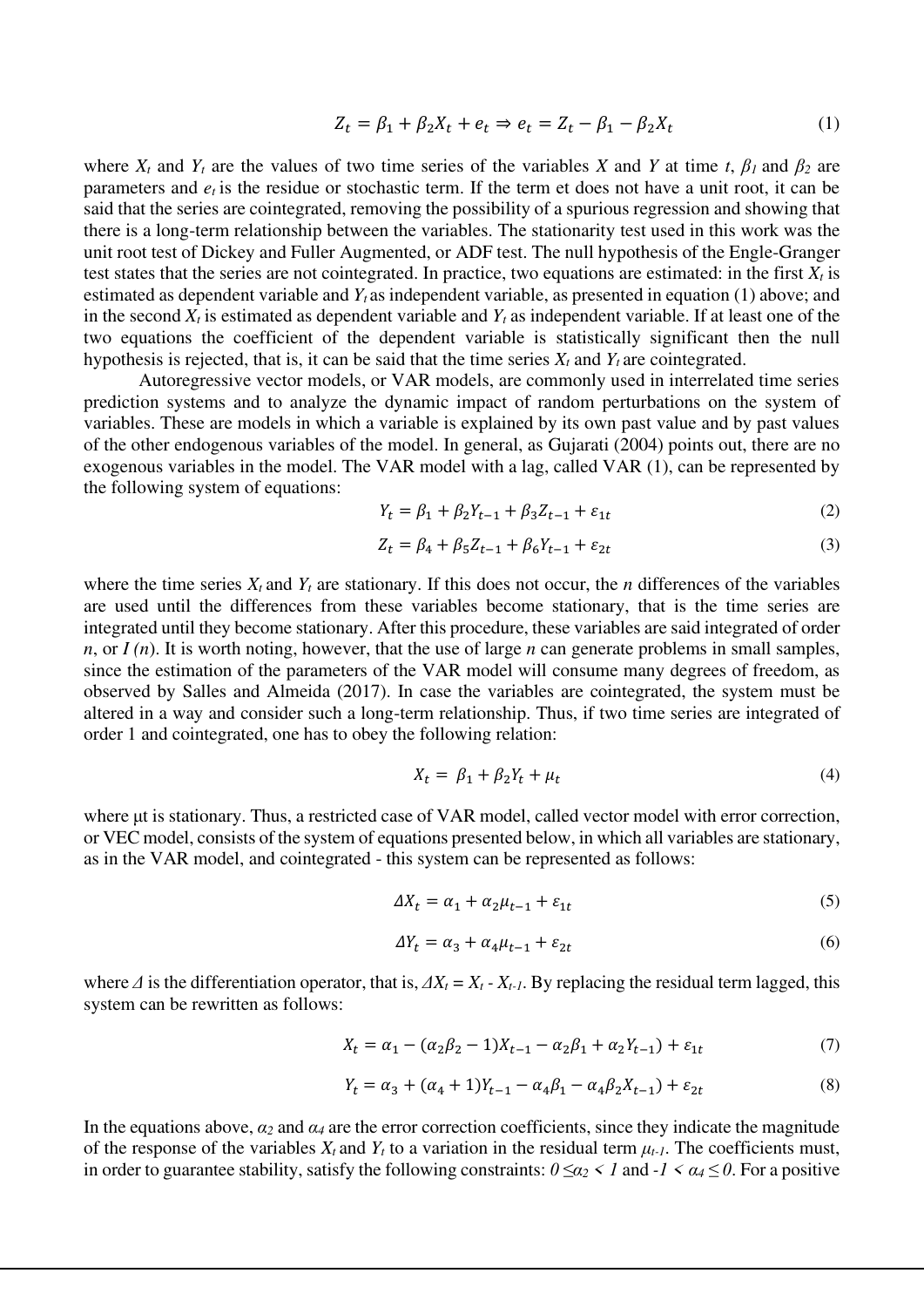stochastic term, for example,  $\Delta X_t$  will be positive and  $\Delta Y_t$  will be negative, thus restoring the equilibrium described by cointegration. In addition, the fact that the modules of these parameters are lower than the unit ensures that the model has no explosive behavior. For more details, one can draw on the work of Salles and Almeida (2017)**.**

As observed in Gujarati (2004)**,** although regression analysis indicates the dependence of a variable relative to other variables, this does not necessarily imply a causal relationship. In other words, the existence of a relationship between variables does not imply the existence of causality, or indicates the direction of influence between these variables. In this context Granger's causality test has become quite widespread in the econometric literature. The assumption from which Granger departs is that: the future cannot cause the past or the present; that is, if an event *Y* occurs after an event *X*, it is known that *Y* cannot cause *X*; at the same time, not necessarily *X* causes *Y*. Thus, given two time series  $X_t$  and  $Y_t$ , we are interested in whether there is a precedence relationship between them, or whether they occur simultaneously. This is the essence of Granger's causality test, which does not seek to identify a causal relationship in its sense of endogeneity. For further detail, one can draw on the work of Maddala (1992)**.** Given the time series  $X_t$  and  $Y_t$ , the Granger causality test assumes that the relevant information for the prediction of the respective variables *X* and *Y* is contained only in the time series on these two variables. Thus, a series of stationary time *X* causes, in the sense of Granger, another stationary series *Y* if better statistically significant predictions of *Y* can be obtained by including lagged values of *X* to the lagged values of *Y*. The causality test statistic of Granger is an F test, where the null hypothesis states that there is no causality between the analyzed variables, that is, statistical evidence is required to conclude that there is causality, rejecting the null hypothesis. The test involves the estimation of the following autoregressive vector model:

$$
X_t = \sum_{i=1}^n \beta_1 X_{t-i} + \sum_{j=1}^n \beta_2 Y_{t-j} + u_{1t}
$$
\n(9)

$$
Y_t = \sum_{i=1}^n \beta_3 Y_{t-i} + \sum_{j=1}^n \beta_4 X_{t-i} + u_{2t}
$$
 (10)

Equation (9) postulates that current values of *X* are related to past values of *X* itself as well as to lagged values of *Y*; Equation (10), on the other hand, postulated a similar behavior for the variable *Y*. Nothing prevents the variables *X* and *Y* from being represented in the form of growth rates since the economic or financial variables in general are not stationary in their levels. In this work, the logarithmic returns of the variables selected and analyzed were used. When the variables are cointegrated, the Granger causality test must be carried out in another way, incorporating possible long-term effects into a shortterm analysis, which is the essence of cointegration. In this case, the set of equations related to the VEC model is used. The error correction mechanism is intrinsic to VEC models and verifies that lagged values of one variable can help explain the present values of another variable *Y*, even if past changes of *Y* are irrelevant. The intuition is that if the two variables are cointegrated, then part of the current change in *X* can be the result of corrective movements in *Y* so that the long-term equilibrium with the variable *X* is again reached. Since *X* and *Y* have a common tendency, causality must exist in at least one direction. There will be a causal relationship if the coefficient of error in the previous period, that is,  $\mu_{t-1}$  is significant and / or if the coefficients of the term of each variable as an explanatory variable of the other are significant. It should be noted that the determination of the number of lags is essential in the study of the causality relation. Gujarati (2004) comments that such a study is highly sensitive to the number of lags used. In this work, the criterion used to determine the discrepancy was the exhaustive one, that is, the development of models with all the possible lags within a pre-established limit.

As for the impulse response function, the same as Granger's causality test indicates that there is a precedence relationship between two variables, it tells us nothing about the intensity of this effect, and how that intensity varies for different time horizons . To meet this need, you can use the impulse response function. Hill and Griffiths (2008) comment that studies of impulse response functions are intended to understand the effects of random shocks in time series. The use of impulse response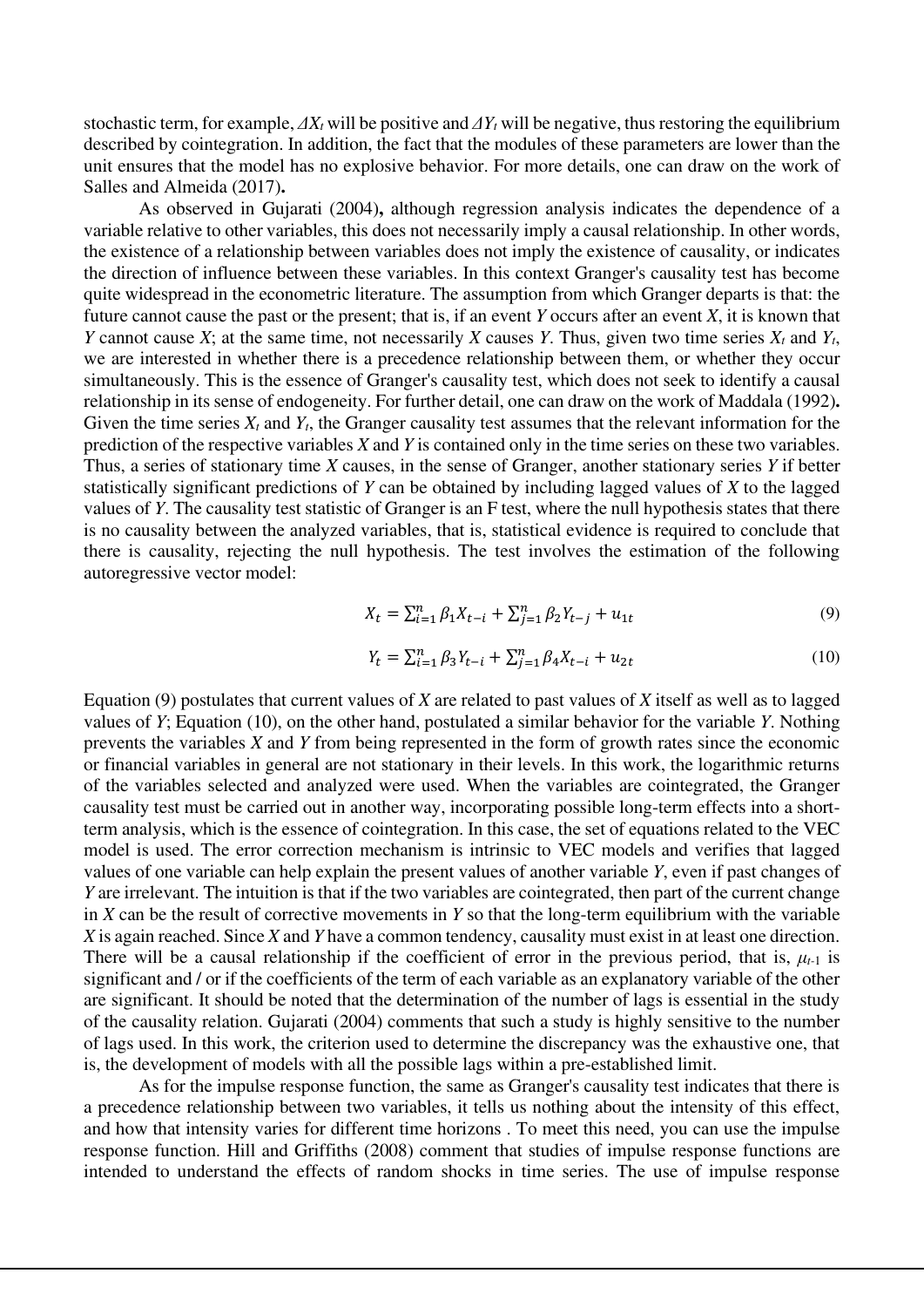functions allows us to evaluate the impacts that a shock in a time series has on itself or other series. Basically, such functions help to understand the temporal effect that shocks on the explanatory variables of an autoregressive vector model has on the dependent variable (see Enders (2009)). As an illustration, as shown in Salles and Almeida (2017), let *Y<sup>t</sup>* be a time series described by the following VAR model:

$$
Y_t = \rho Y_{t-1} + \nu_t^{\mathcal{Y}} \tag{10}
$$

where  $v_t^y$  is the residual term. Assuming zero initial value for this series, the effects on this series of a unitary shock at the initial time can be evaluated without additional shocks. In the specific case where  $\rho = 1$ , that is, a unit root process soon non-stationary, there is an "infinite memory" process, in which the effect of the initial shock would never be dissipated. Making an analogy with physics, this situation can be understood as a disturbance on a ball initially at rest on a frictionless table: the ball will be in motion indefinitely. In cases where *ρ <*1, the variable will initially feel the effect of the shock, but will return to the null value after a certain period of time. The greater  $\rho$ , the longer the time needed to fully dissipate the effect of the initial shock. For the case of bivariate VAR model, we have the following equations:

$$
X_t = \sum_{i=1}^n \alpha_i X_{t-i} + \sum_{j=1}^n \beta_j Y_{t-j} + \nu_t^x \tag{11}
$$

$$
Y_t = \sum_{k=1}^n \gamma_k X_{t-k} + \sum_{l=1}^n \delta_l Y_{t-l} + v_t^y
$$
\n(12)

Salles and Almeida (2017) point out that there are two possible shocks, one in each variable. At each shock, two response functions are associated, one in each variable. We have, therefore, a total of four response functions related to the VAR model. This allows one to study the impact of the shock of one variable on the values of the variable itself or on the values of the other variable. In general, the output of impulse response function analysis is a plot that shows, in a main line, the estimated impact for each lag, wrapped by two red dotted lines that consist of the range of a standard deviation up and down. It is accepted that there is a statistically significant impact on a certain period if the interval between the red dotted lines does not contain the zero line at that point.

## **4. The Data – Sample Used**

Copper is traded in several organized markets around the world and in general, in light of the market efficiency hypothesis their prices are related. And in moments of informational inefficiency these markets offer arbitrage operations opportunities. Thus, in general, price differences between the copper markets usually reflect the cost of transport between these markets and some other differential resulting from local supply and demand. As mentioned earlier, major exchanges for refined copper trading are in London, the London Metal Exchange – LME, in Chicago, the Chicago Mercantile Exchange – CME, and in Shanghai, the Shanghai Futures Exchange - SFE. Among these, LME can be considered the main one, given its tradition and large volume traded daily. Thus, the copper price information used in this survey was the price of copper traded on the spot market of LME, the price for immediate delivery of the metal that best represents the physical market situation of the metal, collected on the Bloomberg website. Beside the monthly copper price traded on the spot market in US\$ per ton, the data used in this work were: total monthly production of refined copper, in millions of tons; monthly Brent spot price in US\$ per barrel; monthly aluminum spot price, in US\$ per ton; monthly observable copper stocks, in thousands of tons; exchange rate index, having as basis 100 the month of January 2009; and the monthly global industrial production.

The level of refined copper production is usually considered one of the most relevant variables for the formation of its price. A very high production can lead to an excess of refined copper in the market, which would generate negative pressures on its price. On the other rand, a very low production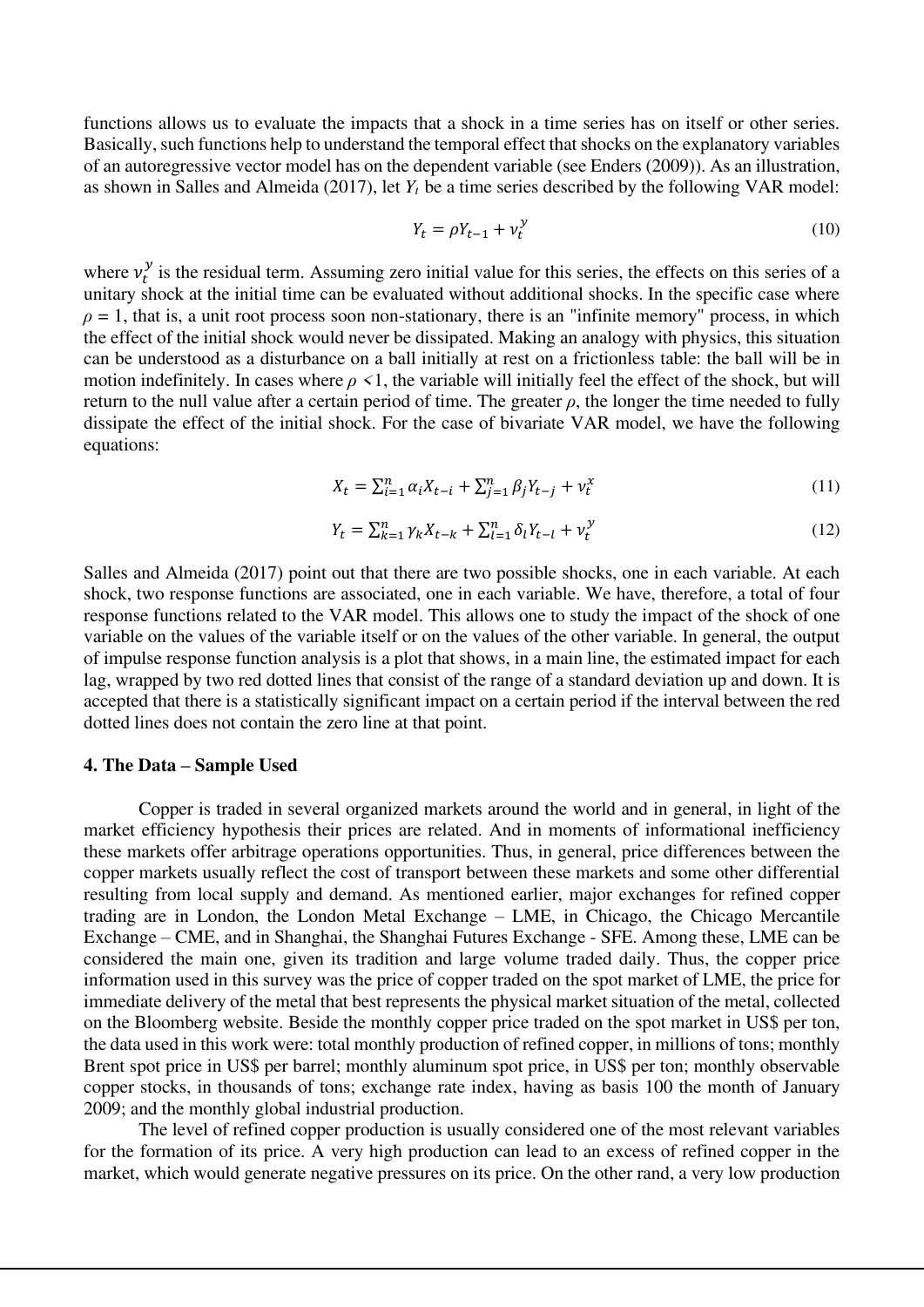can leave the market in deficit and this would cause positive pressures on the copper price. The global production data used in this work was collected in the work from International Copper Study Group (ICSG), an institute that compiles official copper production data from the governments of partner countries and estimates the production of countries that do not have official data. The data correspond to the total volume of refined copper produced monthly, in thousands of tons. The ratio of crude oil to copper is remarkable, and it occurs through the production costs of the metal. The higher the crude oil price, the greater the costs of the following: mining, given the fuel used in the machines and transportation through the use of trucks; refining, energy intensive process; and freight, given the maritime shipping of the metal to the consumer markets, notably China. Thus when the crude oil price increases, a rise in the price of copper is expected as a cost transmission mechanism. The data referring to the crude oil prices used in this research were the monthly average Brent oil price in US\$ per barrel traded on spot market in London. This data was collected on the Bloomberg website. The aluminum price is another potentially relevant variable to the copper price since aluminum is a copper substitute metal in several applications. This way a lower aluminum price reduces the demand of copper, since it stimulates its use to the detriment of copper, exerting negative pressure on its price. Consequently, there is a positive relationship. Thus, as in the case of copper, the aluminum price time series of used in this work is the monthly average of the spot price traded in the LME. Refined copper stocks available in the world are also relevant in the analysis the metal price formation. This is because high stocks mean there is too much metal on the market, which should exert downward pressure on prices. Unfortunately, not all the copper stock available in the world is traceable. Stocks along the production chain, that is, in the hands of miners and manufacturers of copper products, for example, are difficult to measure accurately. In addition, strategic stocks of some governments are intentionally undisclosed. An example is the Chinese State Reserve Bureau (SRB), which is known to be active in metal markets such as copper, buying and selling in the Chinese market, when deemed convenient. However, the volume involved and the moment of performance are not disclosed. Thus, a global compilation of 4 of the world's leading stock data was used as the global stock data: copper stocks in the London Stock Exchange (LME), Chicago (CME) and Shanghai (SFE) warehouses; and stocks in so called bonded Chinese warehouses, which means copper available in specific areas where is understood that the metal has not yet entered the country and thus its warehousing is duty free. In this way, the monthly evolution of these copper stocks by locality in thousands of tons was used. Another variable of interest in the analysis of copper price behavior is the exchange rate. The impact of the exchange rate is twofold: purchasing power of the consuming countries and profitability of the producing countries. For a given price of copper in US\$, a depreciated exchange rate makes the metal more expensive for import by consuming countries, discouraging consumption and, consequently, exerting downward pressure on the price of copper in dollars. On the other hand, for a given price of copper in US\$, a depreciated exchange rate raises the revenue of producing countries that export the metal, stimulating supply and, consequently, exerting downward pressure on copper price in US\$. Thus, the exchange rates of 4 countries / regions of extreme relevance for the copper market were: Novo Sol / US \$ (Peru), Peso / US \$ (Chile), Euro / US \$ (Europe) and Yuan / US \$ (China). An index was constructed from these four series of exchange rates that assigns equal weights to each of them, normalized to a basis 100 in January 2009. Finally, another relevant variable considered is the global industrial production. As previously mentioned, the demand for copper is closely related to the industrial activity, since, before being used in its final applications, the metal goes through some manufacturing process. Finally, another variable of relevance considered is the global industrial production. As previously mentioned, the demand for copper is closely related to the industrial activity, since, before being used in its final applications, the metal goes through some manufacturing process. Thus, the information on the industrial production used is a global compilation of industrial production weighted by the level of production of each country. This way, a global industrial production index was used, having 100 as basis. The weight of industrial production in each country or region was 64.5% for developed regions and 35.5% for emerging regions. Among the developed regions or countries the weights for the United States, Japan, Eurozone and other countries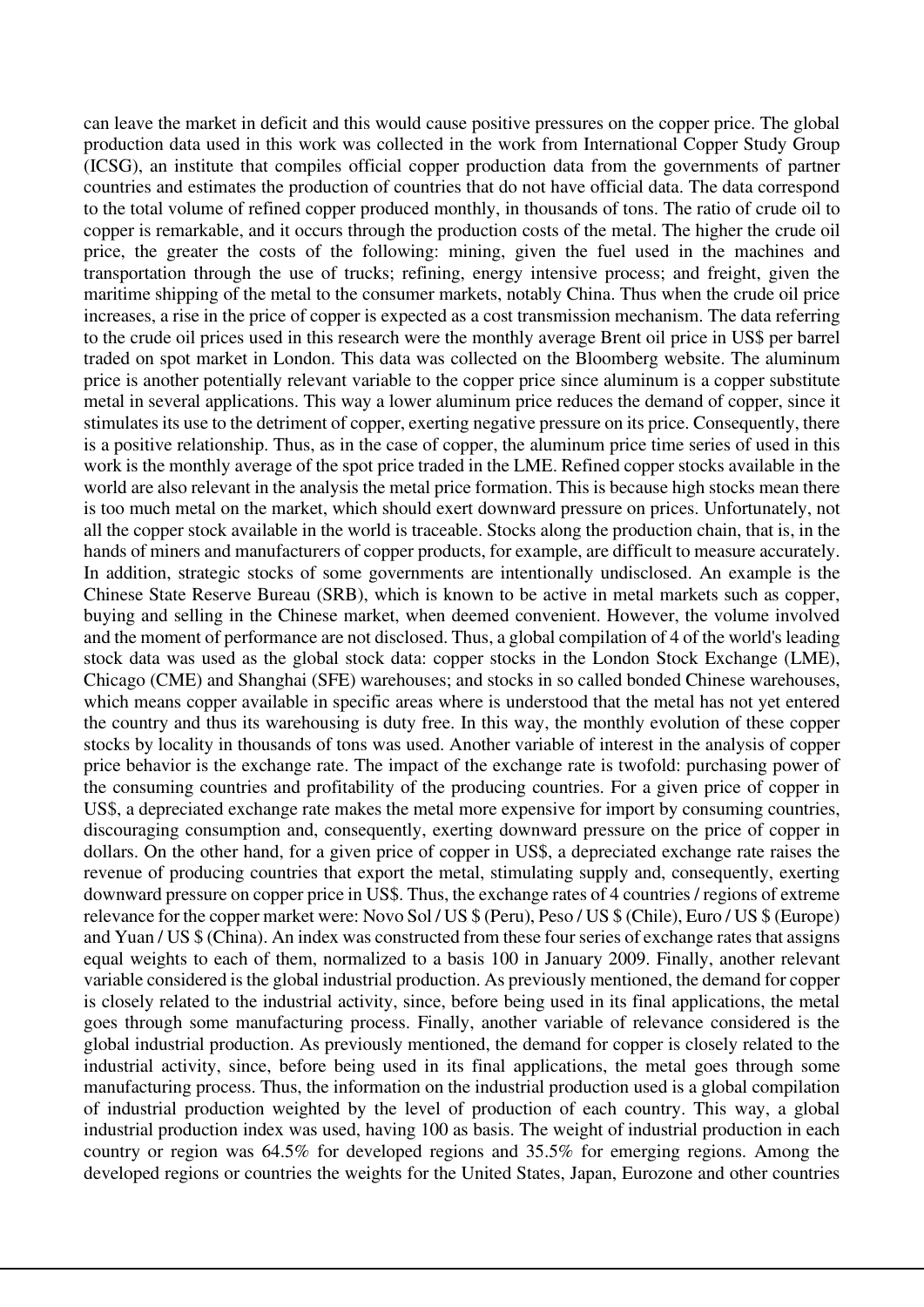were 21.6%, 10.3%, 18.8% and 13.7%, respectively. Meanwhile, among the emerging regions or countries, the weights for the Asian, Central and Eastern Europe, Latin American and African emerging countries, including the Middle Eastern countries were 18.2%, 2.7%, 6.6 % and 8.0%, respectively. This way the monthly series of global industrial production was used in this work.

Table 1, below, presents a statistical summary of the time series used in order to characterize the data used in this research. In addition to the statistical summary, this table presents the normality and stationarity tests of the time series used in this research. It can be observed that for usual levels of significance, up to 10%, none of the series can be considered stationary. Since the assumption of stationarity is fundamental for the continuation of the analysis, it is usual to make a transformation of the data, in order to make the series stationary. Thus, the logarithmic returns of the original variable  $X_t$ time series of were calculated according to the following formula:

$$
Return X_t = \ln\left(\frac{X_t}{X_{t-1}}\right) \tag{13}
$$

**Table 1. Statistical Summary of Time Series Used** 

| Variable<br>Selected | Copper<br>Price | Copper<br>Production | <b>Brent Oil</b><br>Price | Aluminum<br>Price | Copper<br><b>Stocks</b> | Exchange<br>Rate | Industrial<br>Production |
|----------------------|-----------------|----------------------|---------------------------|-------------------|-------------------------|------------------|--------------------------|
| Mean                 | 7.027.18        | 1.706.91             | 87.18                     | 1.949.10          | 1.033.56                | 93.18            | 117.55                   |
| Median               | 7.154.24        | 1.691.00             | 99.63                     | 1.928.52          | 1018.01                 | 91.05            | 118.99                   |
| <i>Maximum</i>       | 9,880.94        | 2,024.20             | 124.93                    | 2,667.42          | 1,611.10                | 109,19           | 128.57                   |
| <i>Minimum</i>       | 3,260.36        | 1,395.70             | 37.72                     | 1,338.06          | 667.13                  | 86.94            | 98.76                    |
| <b>Std Deviation</b> | 1.405.02        | 148.38               | 24.73                     | 300.82            | 204.08                  | 5.60             | 8.45                     |
| <b>Skewness</b>      | $-0.4294$       | 0.2007               | $-0.4977$                 | 0.2546            | 0.6340                  | 1.2572           | $-0.6765$                |
| Kurtosis             | 3.2595          | 2.0947               | 1.8655                    | 2.7693            | 3.2573                  | 3.6610           | 2.5525                   |
| $JB$ test            | 2.7989          | 3.4326               | 7.9728                    | 1.0936            | 5.8591                  | 23.6552          | 7.1086                   |
| $(p-value)$          | (0.2467)        | (0.1797)             | (0.0186)                  | (0.5788)          | (0.0534)                | (0.0000)         | (0.0286)                 |
| ADF                  | $-2.8744$       | $-1.4158$            | $-1.1466$                 | $-2.2839$         | $-2.3318$               | $-0.6674$        | $-1.5350$                |
| $(p-value)$          | (0.1762)        | (0.8462)             | (0.9141)                  | (0.4377)          | (0.4116)                | (0.9718)         | (0.8137)                 |
| lags                 |                 | 24                   |                           | 0                 | 12                      | 2                | 0                        |

**Table 2. Statistical Summary of Variations Time Series Variables Used** 

| Variable<br><b>Selected</b> | Copper<br>Price | Copper<br>Production | <b>Brent Oil</b><br>Price | Aluminum<br>Price | Copper<br><b>Stocks</b> | Exchange<br>Rate | Industrial<br>Production |
|-----------------------------|-----------------|----------------------|---------------------------|-------------------|-------------------------|------------------|--------------------------|
| Mean                        | 0.0042          | 0.0038               | $-0.0021$                 | 0.0006            | 0.0040                  | 0.0011           | 0.0031                   |
| Median                      | 0.0035          | 0.0066               | 0.0036                    | $-0.0078$         | $-0.0062$               | 0.0007           | 0.0028                   |
| <i>Maximum</i>              | 0.1667          | 0.1148               | 0.1866                    | 0.1431            | 0.2359                  | 0.0277           | 0.0153                   |
| <i>Minimum</i>              | $-0.1218$       | $-0.1089$            | $-0.2599$                 | $-0.1238$         | $-0.1361$               | $-0.0234$        | $-0.0077$                |
| <b>Std Deviation</b>        | 0.0561          | 0.0399               | 0.0780                    | 0.0491            | 0.0720                  | 0.0115           | 0.0041                   |
| <b>Skewness</b>             | 0.2533          | $-0.0485$            | $-0.6483$                 | 0.3277            | 0.3920                  | 0.1451           | 0.0954                   |
| Kurtosis                    | 3.4570          | 4.0728               | 4.3420                    | 3.0256            | 2.9487                  | 2.6216           | 3.2202                   |
| JB test                     | 1.6096          | 4.0128               | 12.0434                   | 1.4875            | 2.1346                  | 0.7864           | 0.2936                   |
| $(p-value)$                 | (0.4472)        | (0.1308)             | (0.0024)                  | (0.4753)          | (0.3439)                | (0.6749)         | (0.8635)                 |
| ADF                         | $-7.3778$       | $-5.3953$            | $-7.7961$                 | $-8.6813$         | $-5.7280$               | $-7.0027$        | $-8.8367$                |
| $(p-value)$                 | (0.0000)        | (0.0001)             | (0.0000)                  | (0.0000)          | (0.0000)                | (0.0000)         | (0.0000)                 |
| lags                        | $\Omega$        | $\theta$             | $\theta$                  | $\theta$          | $\theta$                | 0                | $\theta$                 |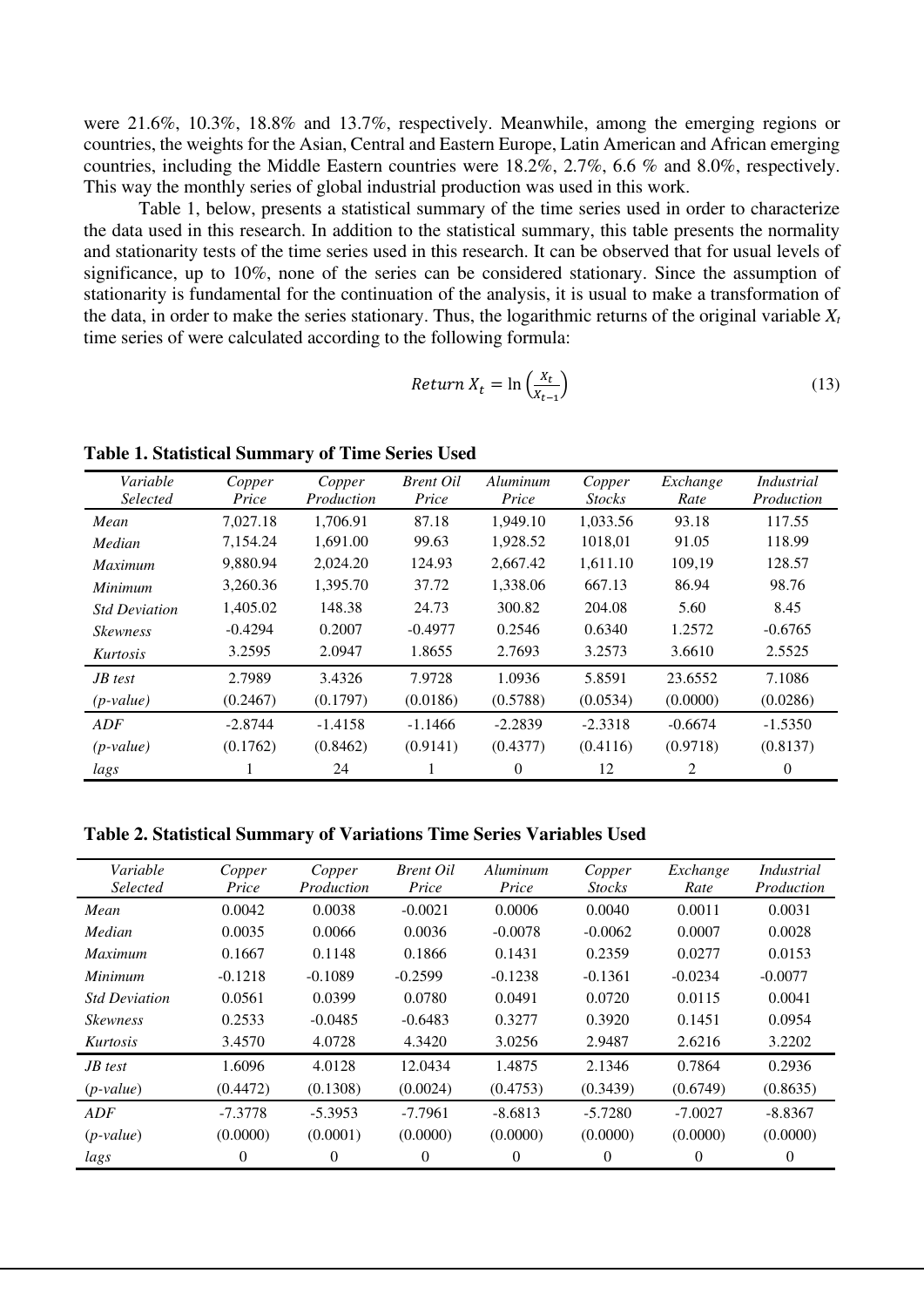Table 2, below, shows a statistical summary of returns or variations time series of the original information used in this work. It can be seen in Table 2 that the Jarque-Bera statistics and the probabilities associated with p-values indicate that the null hypothesis of normal distribution is rejected for all new series, at usual significance levels. As regards the stationarity tests, as expected, the use of the logarithmic returns of the series favored them to approach this property. All series are considered to be stationary, given the p value of the tests.

## **5. Analysis of Results Obtained**

The first methodological procedure used in the analysis was the Engle-Granger cointegration test. Since all series of returns are stationary, the use of the Engle-Granger's cointegration test with these series will erroneously lead to the conclusion that eventually all are cointegrated with the copper price returns time series. Stationary series oscillate over time around an approximately constant mean, that is, it has no tendency and the variance is also approximately constant. The difference between two series with these properties will probably provide a third series with these same properties, thus characterizing, by definition, the existence of cointegration. This means that the Engle-Granger cointegration test must be applied to pairs of non-stationary series. Thus, the original time series not their logarithmic returns were used. The implications of the cointegration tests involving the original time series are also valid for the models that involve the logarithmic returns of these same time series, whose models will consider this relation existing in the context of the original time series. Table 8 below consolidates the results of the cointegration test for each series considered in the analysis, with the copper price time series written as *Yt*.

| Dependent<br>Variable       | Copper<br>Price |             |                | Variable<br>$X_t$ |             |                |
|-----------------------------|-----------------|-------------|----------------|-------------------|-------------|----------------|
| Variable $X_t$              | ADF Test        | $(p-value)$ | lags           | ADF Test          | $(p-value)$ | lags           |
| <b>Copper Prodution</b>     | $-2.9077$       | 0.1452      |                | $-0.3247$         | 0.9745      | 11             |
| <b>Brent Price</b>          | $-2.7422$       | 0.1956      |                | $-1.4526$         | 0.7813      | $\overline{2}$ |
| Aluminum Price              | $-2.9082$       | 0.1449      | $\overline{0}$ | $-2.5790$         | 0.2555      | $\overline{0}$ |
| Copper Stocks               | $-2.4427$       | 0.3131      |                | $-2.8681$         | 0.1564      | $\overline{2}$ |
| Exchange Rate               | $-2.6980$       | 0.2109      |                | $-0.6989$         | 0.9446      |                |
| <b>Industrial Prodution</b> | $-1.9933$       | 0.5346      |                | $-1.0830$         | 0.8858      | 4              |

## **Table 3. Cointegration Test Results**

Table 3 shows that for usual significance levels, such as 10%, no time series should be considered cointegrated with the copper price. However, several of them have a slightly higher p value than this limit, thus making their complete rejection somewhat rigid. Given the sample size, complexity / market imperfections and even possibly data imperfection, reevaluating such conclusions would be adequate. It is important to keep in mind that a limit of 15%, for example, would lead to the conclusion that copper production series and aluminum price are cointegrated to the copper price time series. Raising this limit to 20% would add the Brent price time series and stocks to that list. Finally, a significance level of 25% would allow the conclusion that the exchange rate time series is also cointegrated with the copper price time series. As a conclusion, none of the time series present sufficient evidence to assert with certainty that there is cointegration with the copper price time series. At the same time, the evidence presented by the copper production, Brent price, aluminum price, stocks and exchange rate time series are not sufficiently weak to completely rule out the existence of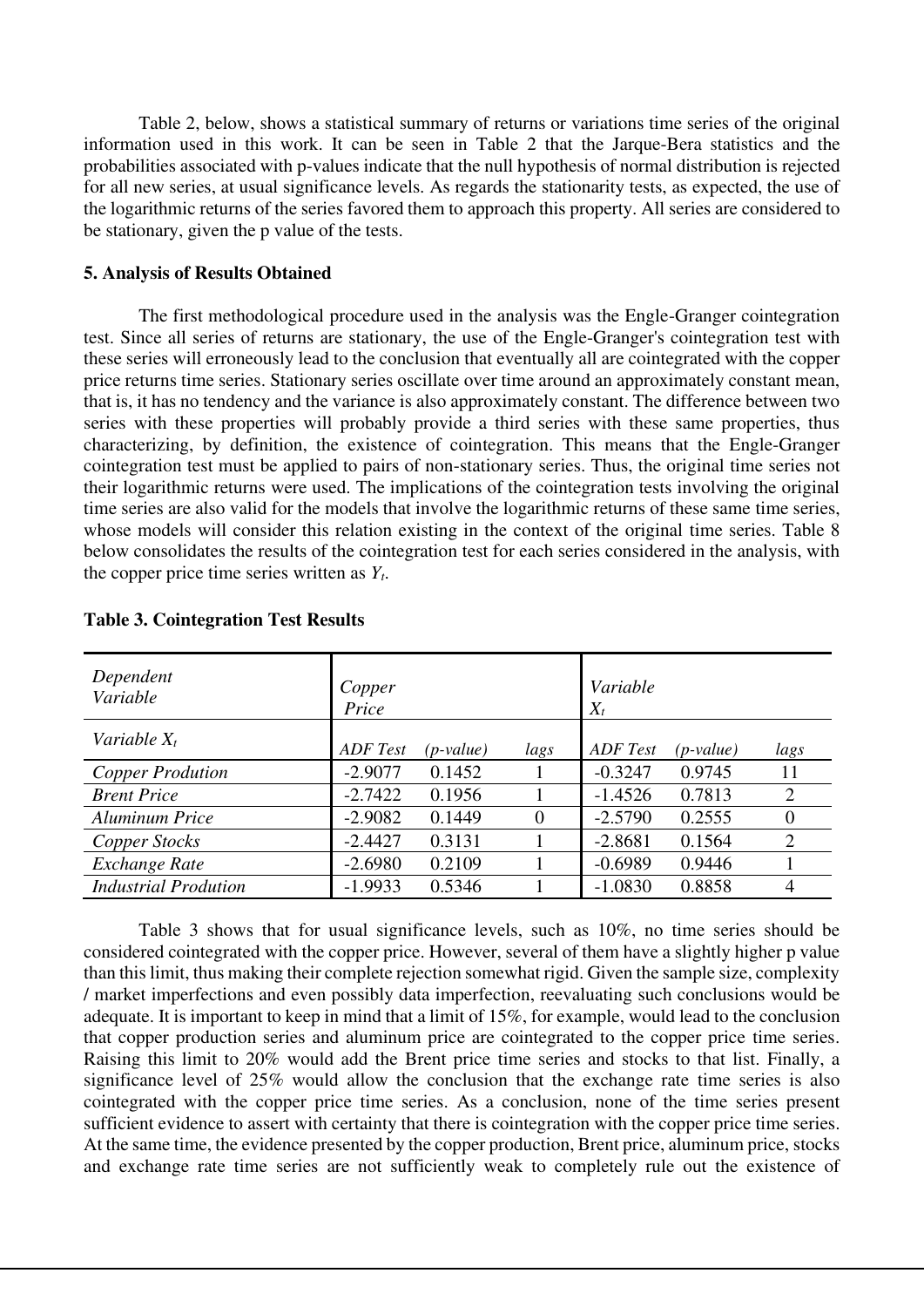cointegration with the copper price time series. Only the industrial production time series seems to allow one to believe with greater conviction that it is not cointegrated with the copper prices series.

This analysis is valid for the purpose of an initial evaluation of the results obtained. However, for the following analysis of Granger's causality, an objective decision regarding the existence or nonexistence of cointegration is necessary. This is due to the fact that the existence of cointegration requires the development of VEC models, while the lack of it allows the development of VAR models. In this case, the existence of cointegration is usually disregarded for situations in which the p value of the Engle-Granger cointegration test is greater than 10%. Assuming the existence of cointegration in a test whose p value is 20%, for example, means accepting a 20% probability that this assumption is wrong, which is a high value. Therefore, for the purposes of the Granger causality test, all time series analyzed are considered as non-integrated to the copper price series. Thus, there is no need to develop VEC models, and it is possible to use simply VAR models.

 One of the requirements for the development of VAR models is that the time series involved are stationary. Since all series of logarithmic returns of the selected variables are stationary, they will be used without any problems. An important definition for the development of VAR models is the number of lags of the endogenous variables used. There are methods or criteria for defining the number of these lags, one of which is Akaike's criterion. However, in order to avoid the risk of disregarding any relevant models not indicated by this criterion, it was decided to develop models with all lags up a 12 months limit. Granger's causality tests were made for all lags up to this 12 month limit and the one that provided the lowest p value was chosen, that is, the one that presents the most statistical evidence of the existence of causality in the Granger sense. The Granger causality tests results are summarized in Table 4 below.

| Lags | Copper<br>Prodution | Crude Oil<br>Price | Aluminum<br>Price | Copper<br>Inventorie | Exchange<br>Rate | Industrial<br>Prodution |
|------|---------------------|--------------------|-------------------|----------------------|------------------|-------------------------|
|      | $F$ (p value)       | $F$ (p value)      | $F$ (p value)     | $F$ (p value)        | $F$ (p value)    | $F$ (p value)           |
|      | 0.153(0.696)        | 0.100(0.752)       | 0.004(0.949)      | 0.591(0.444)         | 0.885(0.350)     | 0.442(0.508)            |
| 2    | 0.351(0.705)        | 0.156(0.856)       | 2.337(0.104)      | 0.796(0.455)         | 1.443(0.243)     | 0.847(0.433)            |
| 3    | 0.065(0.978)        | 0.243(0.866)       | 2.102(0.107)      | 1.000(0.398)         | 1.811(0.153)     | 1.188(0.321)            |
| 4    | 0.348(0.844)        | 0.498(0.797)       | 2.139(0.085)      | 1.448 (0.227)        | 1.106(0.361)     | 1.372(0.253)            |
| 5    | 0.428(0.827)        | 0.584(0.712)       | 3.373 (0.009)     | 1.049(0.397)         | 0.731(0.603)     | 1.196(0.321)            |
| 6    | 0.393(0.881)        | 0.526(0.786)       | 3.017(0.012)      | 0.995(0.436)         | 1.217(0.309)     | 2.050(0.072)            |
| 7    | 0.323(0.941)        | 0.325(0.940)       | 2.199(0.047)      | 0.700(0.672)         | 1.201(0.316)     | 2.655(0.018)            |
| 8    | 0.284(0.969)        | 0.321(0.955)       | 2.247(0.037)      | 0.558(0.808)         | 1.019(0.432)     | 2.561(0.018)            |
| 9    | 0.312(0.968)        | 0.278(0.978)       | 1.897(0.072)      | 0.446(0.904)         | 1.021(0.435)     | 2.339 (0.026)           |
| 10   | 0.308(0.976)        | 0.594(0.812)       | 1.592(0.135)      | 0.459(0.909)         | 0.959(0.489)     | 2.059(0.045)            |
| 11   | 0.307(0.981)        | 0.707(0.726)       | 1.615(0.124)      | 0.404(0.948)         | 0.933(0.517)     | 1.920(0.060)            |
| 12   | 0.259(0.993)        | 0.806(0.643)       | 1.704 (0.097)     | 0.352(0.973)         | 0.995(0.468)     | 1.817(0.074)            |

## **Table 4. Causality Test Results**

The values highlighted in Table 4 refer to the lag chosen for each series, which corresponds to the lowest p value. The exception is the production series, whose lowest p-value was observed with a 1 month lag, however, the 2 month lag was selected because, despite having a marginally higher p value, it contains a considerably higher F statistic. Curiously, the test indicates that there is no evidence to believe that copper production causes, in the Granger sense, the copper price for any of the lags tested. Among the possible explanations for this result, two stand out. The first is that there is a causal relationship. However, the copper price responds immediately to changes in the level of production.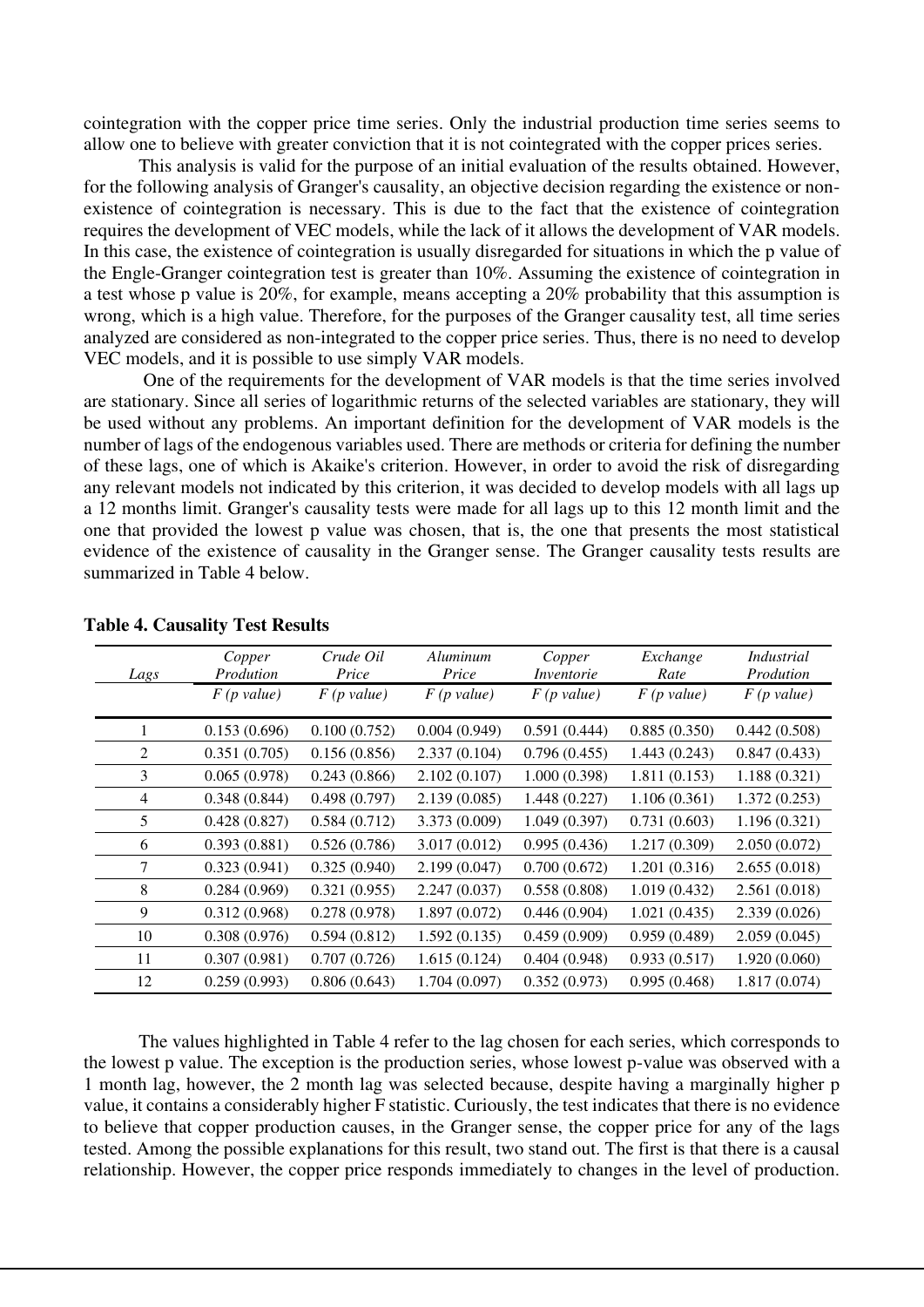Since in the present analysis a monthly average price was used and the existing production is a monthly data, a response time considerably less than one month is not properly captured. The fact that the p values of the models with lower lags, 1 and 2 months, are considerably lower than all others, even if they are still quite high, reinforces this hypothesis that the response time of copper price to production is small. Another possibility is that copper production does not present a temporal precedence relation with the price of the metal. Some analysts argue that it is the demand that is a driver for metal prices, not supply, the offer reacts according to the price and not the other way around. In order to evaluate the reasonableness of this assertion, the VAR model whose dependent variable is copper production was analyzed. Here, lags of up to 18 months were considered, since the reaction time of producers at the price is expected to be higher. The result obtained reinforces this second hypothesis. Figure 1, below, shows the impulse response function of this VAR model, and shows that there is a statistically significant positive impact of the copper price on the metal production after 8 months, period *t* constitutes a lag of *t-*1.



 **Figure 1. IRF – Copper Price on Copper Production** 

This 8 month period seems insufficient to indicate the time between the decision to invest in a new mine and the first copper extraction. However, it may be the period of time necessary for producers to raise their level of production by investing in improvements in the production process, that is, efficiency gains, increased working hours at the plant, increased capacity utilization and resumption of production in demining mines.

Regarding crude oil, the Brent price also showed no evidence that Granger cause the copper price. The expectation was that this causal relationship existed through production costs: when crude oil price rises, copper production costs rise and thus there would be a pass-through of this rise in costs to the final price. This transmission of the elevation of production cost to the final price is common in markets in which there is product differentiation. In the case of copper, the final price is given internationally as a mirror of the balance between supply and demand, that is, the producer has little or no influence on the price. Thus, a possible explanation for the absence of causality between crude oil and copper prices is that this transmission is not necessary or not possible: producers may try to pass on changes in their costs to the final price, but they can not because what determines the commodity price are the dynamics of supply and demand.

 As for aluminum, Granger's causal relationship was identified for several lags, the most notable being that at 5 months. This temporal analysis will be evaluated in greater detail later, in the impulse response analysis. At this point, we can see that evidence of Granger's causal relationship between aluminum and copper prices is very strong: p value less than 1%.

In relation to stocks, the model that presented the best result was the one with 4 months lag. In this model, a p value of 22.7% was verified, which is a value that indicates that the relation with the price of copper is not negligible, but it is also not enough for the study to demonstrate with confidence that such a relationship exists. This suggests that the data used is not fully representative of global stocks. In fact, the ICSG estimates copper stocks on the London Metal Exchange (LME), Chicago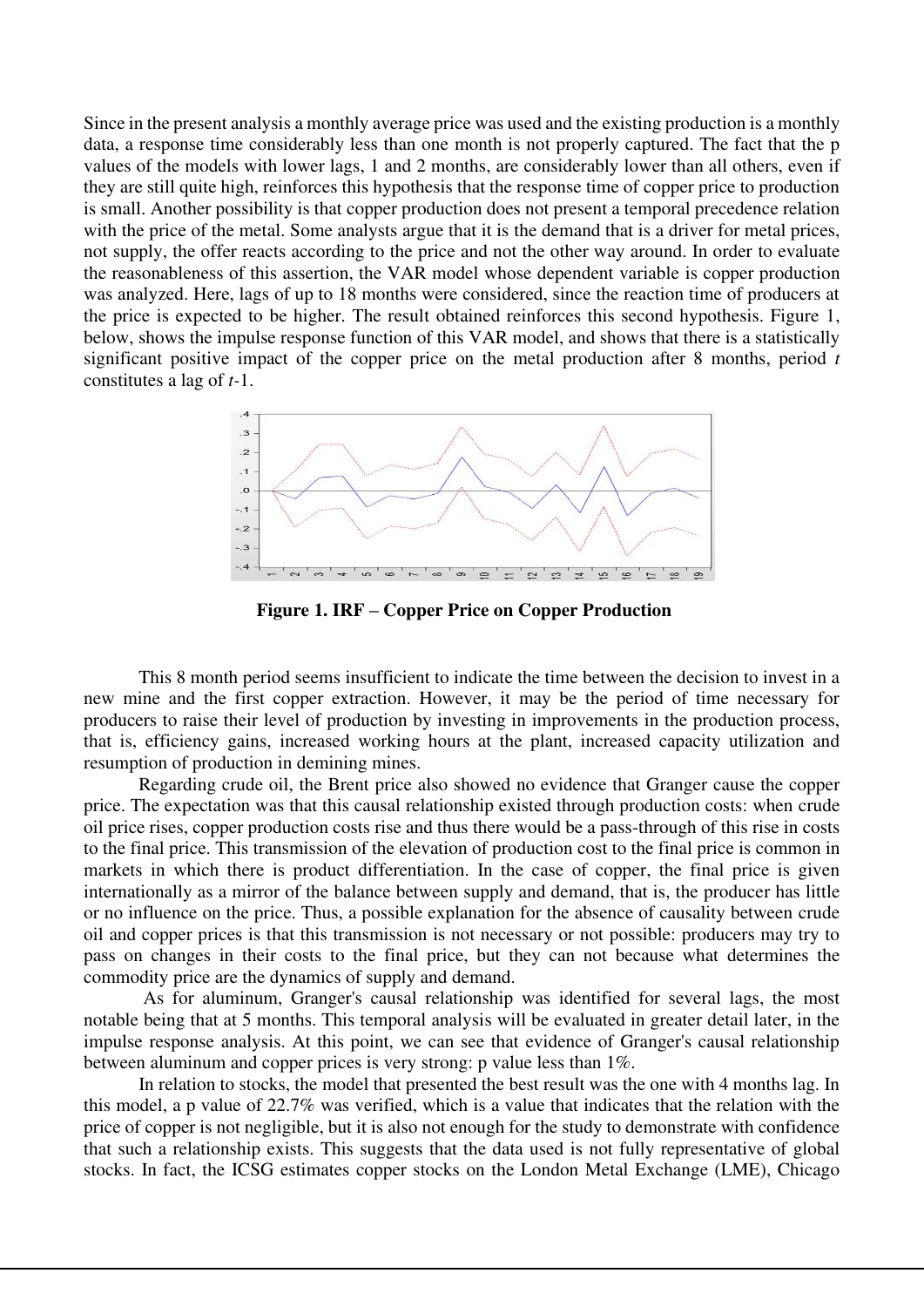Mercantile Exchange (CME), Shanghai Futures Exchange (SHFE) and bonded Chinese warehouses to consist of approximately 60% of global copper stocks. The difficulty in accessing stocks outside these locations obfuscates the analysis of this variable.

 Granger's causality of the exchange rate presented a p value of 15.3% for the 3 month lag model. Similar to the case of stocks, this value indicates that there is evidence that there is a causal relationship between the exchange rate and the price of copper, although not strong enough for this to be safely stated p values up to 10%. This result alone does not detract from Granger's causal relationship, however, it is valid to conclude that the inclusion of other relevant currencies in the exchange rate could possibly result in the greater acceptance of Granger's causality. It is noteworthy to observe that the construction of this simple exchange rate, containing only 4 coins with equal weights, presented a result of such relevance.

 Finally, industrial production presented strong evidence that Granger-cause copper prices, with a value of 1.8% for the VAR model with a 7 month delay. This relationship was widely expected since industrial production is a good proxy for copper demand.

 The interpretation of these VAR models is facilitated and complemented by impulse-response function analysis. While Granger's causality analysis only indicates whether or not there is a precedence relationship between the various variables under analysis and copper price, the impulseresponse function analysis allows one to measure the intensity of the impact of one variable on the other, and how this intensity varies over time.

 For all the variables under analysis, a period of 12 months was considered. In impulse response function plots, the solid blue line indicates the estimated impact on each time period, while dotted red lines consist of a standard deviation above and below this value. In general, the existence of the estimated impact in each period is accepted when the interval between the red dotted lines does not contain the zero line, that is, when the existence of that impact is accepted for variations of up to one deviation for each side. The value of each point represents the impact, in logarithmic return units, on the response variable in all cases, copper price caused by a change of one unit in the return of the impulse variable. In addition, the plots show that the period *t* corresponds to a lag 1 of *t-*1; this is because the instant named 1 in the plot corresponds in reality to the instant 0. Therefore, the plots contain 13 points, not 12.

 Starting with copper production, Figure 2 below shows that there is no relevant impact on the copper price for any period considered, which is in line with the results suggested by the Granger causality analysis and the estimated VAR model, which does not attribute statistical relevance to the copper production variable, with any lag, as an explanatory factor for the price of the metal.



 **Figure 2. IRF – Copper Production on Copper Price.**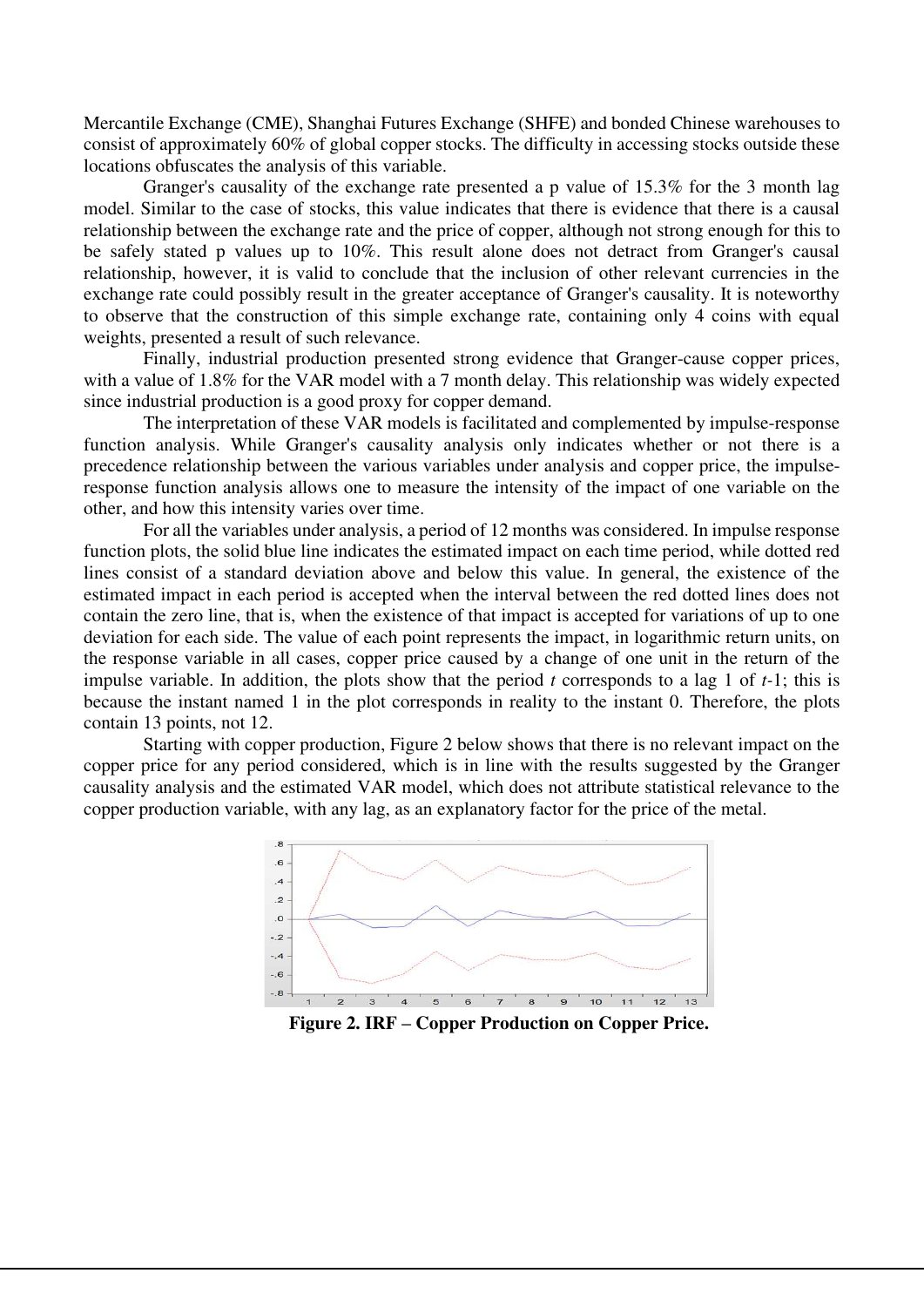

**Figure 3. IRF – Brent Price on Copper Price** 

The impulse response function of the Brent price on the copper price, however, provided a different result than the one suggested by Granger's causality analysis. While the causality analysis suggested that there is no relevant relationship, the impulse response function plot indicates that there is a positive impact on the copper price with a 10 month lag, as in Figure 3, above. On the other hand, this is in line with the estimated VAR model in which the only statistically significant coefficient was the Brent price with a 10 month lag: with a p value of 0.5%. This suggests that, contrary to what Granger's causality test indicated, there is rather a positive effect of crude oil price on the copper price, that is, a rise in the Brent price generates a rise in copper price after 10 months . Possibly, it is the period of time necessary for the transmission of the change from cost to price, whose existence was denied by Granger's causality test. It is also worth noting that both the impulse-response function analysis and the previously estimated VAR model indicate a transmission of 29%, that is, a unit of variation in Brent's logarithmic return generates a variation of 0.29 unit 10 months later in the logarithmic return of the copper price.

Regarding the aluminum price, the analysis of the impulse response function indicates that there is a statistically significant impact on copper price after 5 months, which is in agreement with the result of the Granger causality analysis. However, Figure 4 and the previously estimated VAR model indicate that this effect is negative, contrary to what was initially expected. As mentioned previously, a positive relationship was expected due to the possible substitution effect between copper and aluminum in some applications: when the price of aluminum rises, a substitution movement is expected for copper, thus raising the price of the red metal. However, the impulse response analysis and the estimated VAR model indicate that the relationship is otherwise. Possibly, what defines producer decision-making between using aluminum or copper is not the price but the particular physicochemical properties of each metal. Although used in some similar applications, they are not perfect substitutes. An example of this is the energy grid: although both metals are used in their construction, each one is more advantageous for a certain application: UHV (ultrahigh voltage) transmission lines are aluminum intensive, while copper is more used in networks of distribution. Thus, positive changes in aluminum price would suggest, in this case, that energy grid investment is more focused on UHV transmission lines and, consequently, less focused on distribution networks. This would imply a lower demand for copper in the period ahead, which would exert negative pressure on its prices. Thus, positive changes in aluminum price would suggest, in this case, that energy grid investment is more focused on UHV transmission lines and, consequently, less focused on distribution networks. This would imply a lower demand for copper in the period ahead, which would exert negative pressure on its prices. Thus positive changes in aluminum price would suggest, in this case, that enegy grid investment is more focused on UHV transmission lines and, consequently, less focused on distribution networks. This would imply a lower demand for copper in the period ahead, which would exert negative pressure on its prices. It is also worth noting that the impulse response function analysis and the previously estimated VAR model agree that this negative effect of aluminum price on copper price after 5 months is approximately -0.5, that is, a positive change in one unit in the return of the aluminum subsequently generates a negative variation of -0.5 in the copper return. However, the VAR model suggests that there are also relevant impacts with other lags; still, the 5 month lag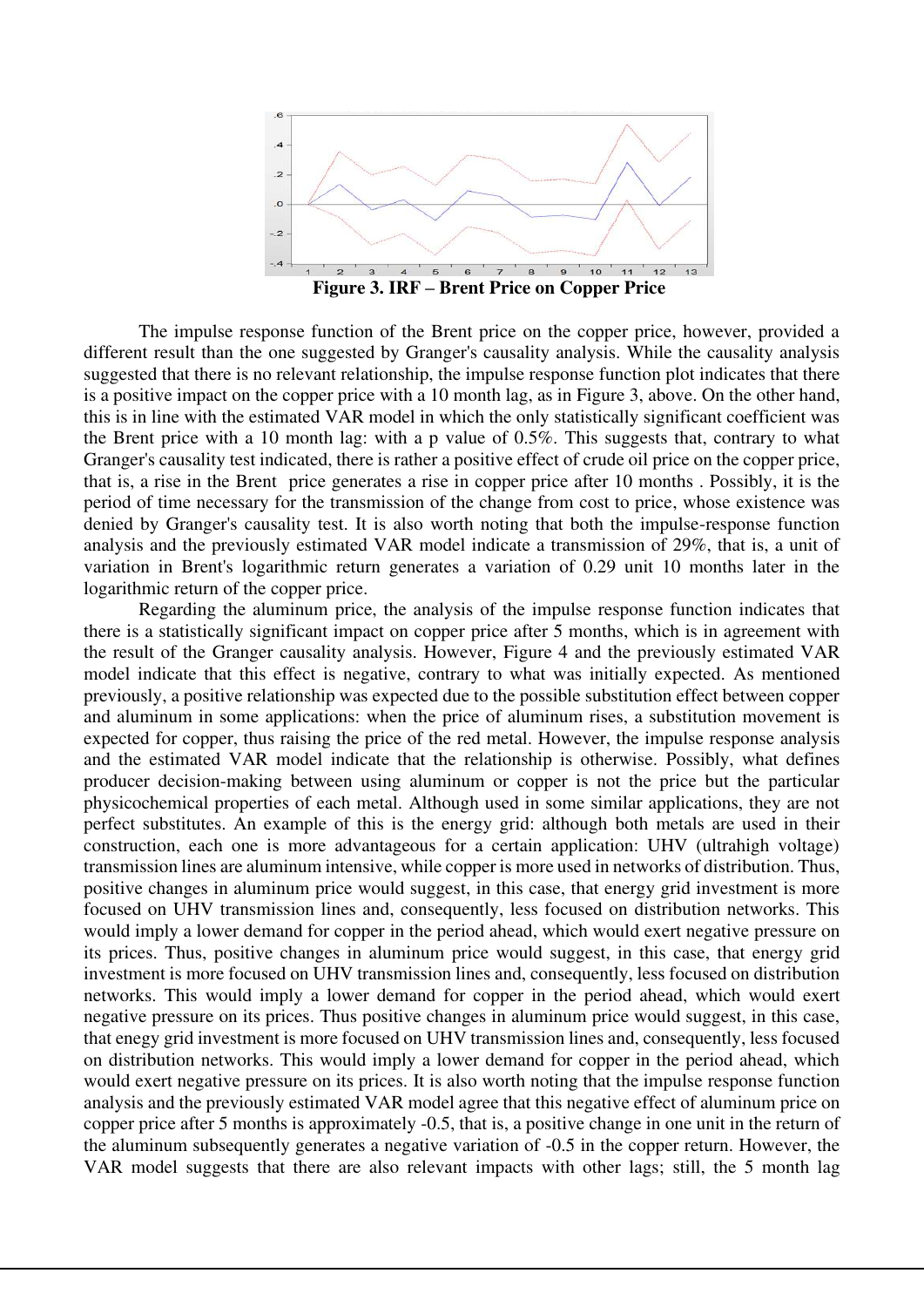demonstrated to be the most relevant.

In relation to stocks, the analysis of the impulse response function presents results similar to those of the Granger causality tests, that is, that there is no statistically significant impact on copper price as shown in Figure 5. However, the VAR model indicated that there is a statistically significant effect for lags of 2 and 3 months, the most relevant being lag of 3 months. Its effect is negative, as expected: a positive change in a stock return unit has a negative impact of -0.39 unit on copper price.

As in the Granger causality test, the impulse response function analysis suggests that there is no relevant impact of the exchange rate on copper price for the level of significance adopted, as shown in Figure 6. However, the VAR model suggests that the exchange rate has a significant impact on copper price with 3 month lag. The negative coefficient of -1.18 shows that this ratio is inverse as expected: when the exchange rate increases, it means that the dollar strengthened against the currencies participating in the index, a dollar becomes worth more units of those currencies. Depreciated currencies raise the profitability of copper-producing countries that export the metal and make copper more expensive for metal-importing countries, that is, it stimulates supply and shrinks demand, thereby exerting negative pressure on copper prices.





**Figure 5. IRF – Copper Stocks on Copper Price** 



**Figure 6. IRF – Exchange Rate on Copper Price**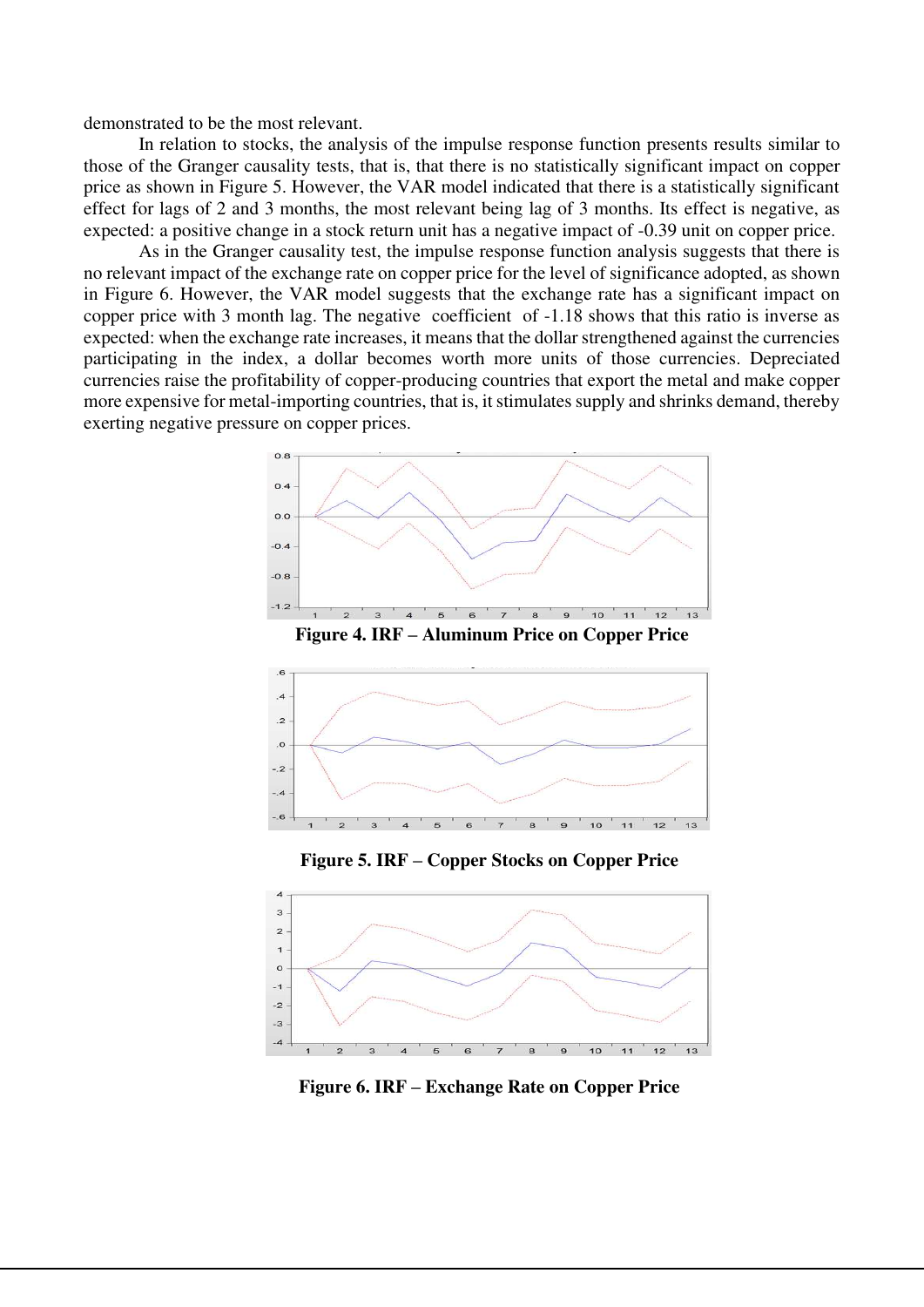

**Figure 7. IRF – Industrial Production on Copper Price**

Finally, the analysis of the impulse-response function for industrial production resembles that of the Granger causality test, when the impact of greater relevance on copper prices occurs with 7 months of lag, as shown in Figure 7. As expected, this is a positive impact: increasing global industrial production suggests higher manufacturing of copper products, components and wires, hence a greater demand for refined metal, which would exert positive pressures on copper price. In addition, the impulse-response function presents results similar to those of the VAR model on the presence of other relevant lags: at 4 month lag, a negative initial impact on the copper price occurs, and then, with 6 month lag, there is a positive impact preceding the main effect, at the 7 month lag. It is worth noting the great intensity estimated for the impact of industrial production on the price of copper after 7 months: approximately 4 times higher than the variation in industrial production.

The previously performed analyzes indicated which variables are individually relevant for the formation of copper price, in what time horizon and with what intensity. It is interesting to evaluate how all the relevant variables identified jointly influence copper price. Relationships found between pairs of variables are possibly lost or altered when doing a global analysis involving several of them simultaneously. For this purpose, a multiple regression model was developed in which copper price is the dependent variable and the variables identified as relevant in the previous analyzes are the explanatory variables. In addition to allowing the joint effect of the relevant variables to be evaluated, the multiple regression model allows the determination of how much copper price is explained by these variables through a determination coefficient.

The starting point of the regression model was the results obtained previously in the analysis of the estimated VAR models. The first or preliminary estimated model considers the variables identified as relevant in the developed VAR models, that is, those that presented p value lower or very close to 10%, totaling 20 variables. Table 5 presents the main evaluation measures of the preliminary regression model obtained, while Table 6 presents the estimates of the parameters or coefficients of each model variable of the preliminary regression model. Table 5 shows the preliminary model that a moderate explanation coefficient of 43% was obtained. However, the adjusted explanation coefficient of only 20% indicates that the sample should be increased and / or the number of estimated parameters reduced. Table 6 confirms this by showing that some variables have lower statistical relevance with aggregation, which is indicated by the presence of high p values for the preliminary model.

| Preliminary Model        |           | <b>Final Model</b>       |           |
|--------------------------|-----------|--------------------------|-----------|
| R-squared                | 0.4292    | R-squared                | 0.3705    |
| Adjusted R-squared       | 0.2009    | Adjusted R-squared       | 0.2656    |
| S.E. of Regression       | 0.0497    | S.E. of Regression       | 0.0477    |
| <b>Sum Squared Resid</b> | 0.1236    | <b>Sum Squared Resid</b> | 0.1363    |
| Akaike Criterion         | $-2.9237$ | <b>Akaike Criterion</b>  | $-3.1075$ |
| <b>Schwarz Criterion</b> | $-2.6576$ | <b>Schwarz Criterion</b> | $-2.7570$ |

 **Table 5. Regression Models Performance Measures**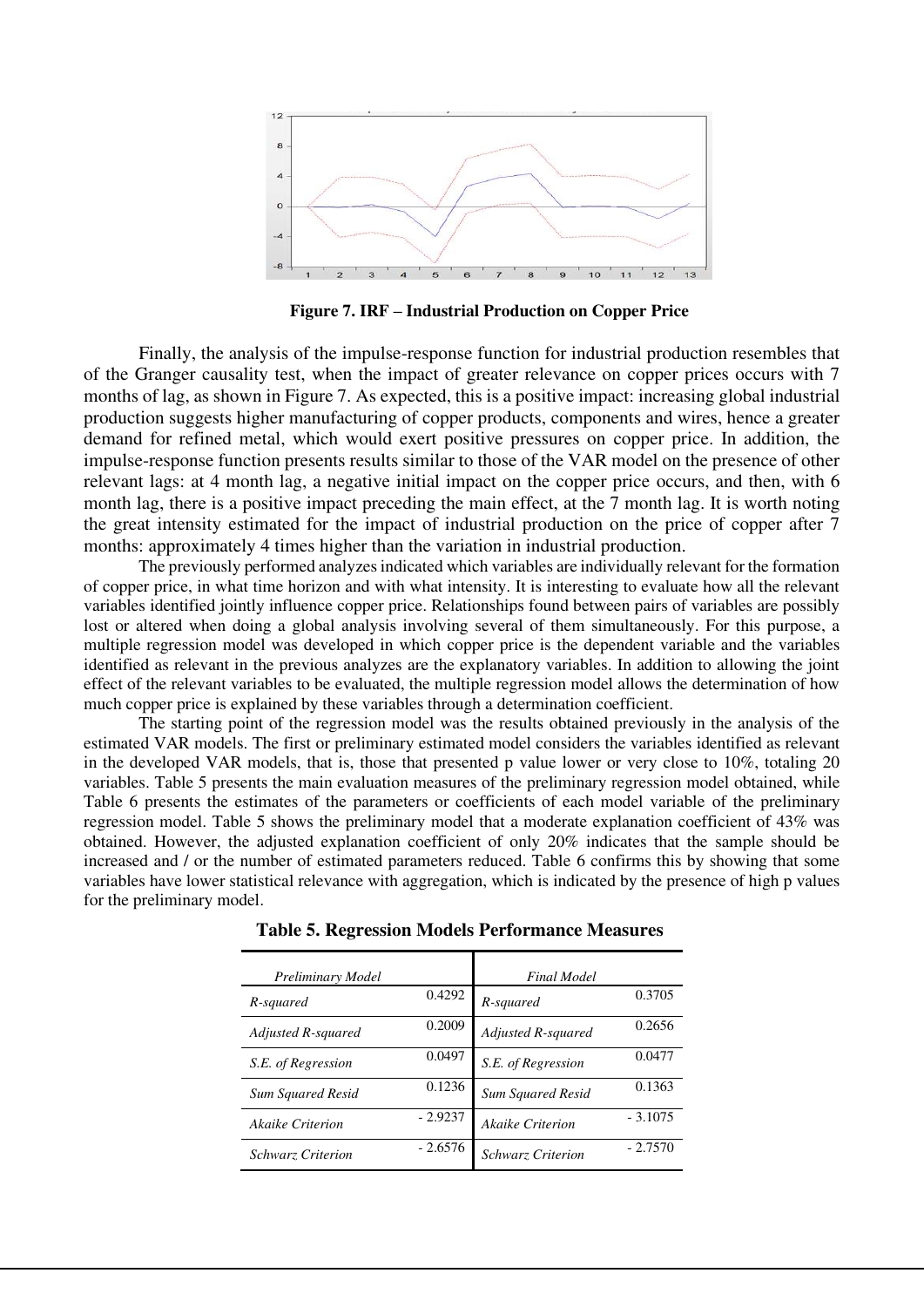Thus, since the greatest interest lies in identifying the relevant variables, this model was modified so as to consider only statistically relevant variables, according to the criterion of p value lower or close to 10%. The procedure adopted consisted in performing successive regressions, always removing the variable with higher p value with each new or final regression model, until the first or preliminary model was reached in which all the variables met the stipulated criterion. The tables 5 and 7 present the values referring to the final model thus obtained.

Table 5 shows that, although the coefficient of determination was reduced, the adjusted coefficient of determination increased, which indicates that the explanatory power of the model, adjusted for the quantity of inputs, improved. The other measures of model evaluation also indicate that the final model is better than the first one: the standard error was reduced and the Akaike and Schwarz criteria. The exception was due to the sum of square residuals which increased. This, however, was expected since the reduction of *R²* necessarily implies that there was an increase in the sum of square residues. That is, both should be understood as one criterion. These results suggest that, in fact, the last estimated model or the final model should be maintained.

|                | Paremeter                       | Estimate  | Stat t    | p value |
|----------------|---------------------------------|-----------|-----------|---------|
| 1              | Constant term                   | $-0.0224$ | $-1.7116$ | 0.0932  |
| $\mathfrak{2}$ | <i>Brent Price</i> $_{t-5}$     | $-0.0835$ | $-0,7520$ | 0.4556  |
| 3              | Brent Price $_{t-10}$           | $-0.0577$ | $-0.5786$ | 0,5655  |
| 4              | Aluminum Price <sub>1-1</sub>   | $-0.4527$ | $-1.9081$ | 0.0621  |
| 5              | Aluminum Price $_{t-3}$         | $-0.0189$ | 0.0858    | 0.9320  |
| 6              | Aluminum Price $\frac{1}{2}$    | 0.0588    | 0.2575    | 0.7978  |
| 7              | Aluminum Price $_{1.6}$         | 0.3940    | 1.8132    | 0.0758  |
| 8              | Aluminum Price $_{1-7}$         | 0.3181    | 1.5131    | 0.1365  |
| 9              | Aluminum Price <sub>t-11</sub>  | $-0.5007$ | $-2.3161$ | 0.0247  |
| 10             | $Stocks_{t-2}$                  | 0.1337    | 0.9877    | 0.3280  |
| 11             | $Stocks_{t-3}$                  | 0.0257    | 0.2002    | 0.8412  |
| 12             | Industrial Production $_{1-4}$  | 3.4682    | 1.5528    | 0.1268  |
| 13             | Industrial Production $_{1.5}$  | 2.8223    | 1.4088    | 0.1651  |
| 14             | Industrial Production $_{1.6}$  | 1.2735    | 0.6556    | 0.5151  |
| 15             | Industrial Production $_{1}$ -7 | 1.7080    | 0.8807    | 0.3827  |
| 16             | $CopperPrice_{t-1}$             | $-0.4829$ | 2.4905    | 0.0161  |
| 17             | Copper Price $_{t-3}$           | $-0.1927$ | $-0.8640$ | 0.3917  |
| 18             | Copper Price $_{t-5}$           | 0.1588    | 0.7048    | 0.4842  |
| 19             | Copper Price $_{1-6}$           | $-0.6923$ | $-3.1423$ | 0.0028  |
| 20             | Copper Price $_{t-7}$           | $-0.0435$ | $-0.2069$ | 0.8370  |
| 21             | Copper Price $_{t+1}$           | 0.3554    | 1.5463    | 0.1283  |

 **Table 6. Preliminary Regression Results - Estimates of Parameters**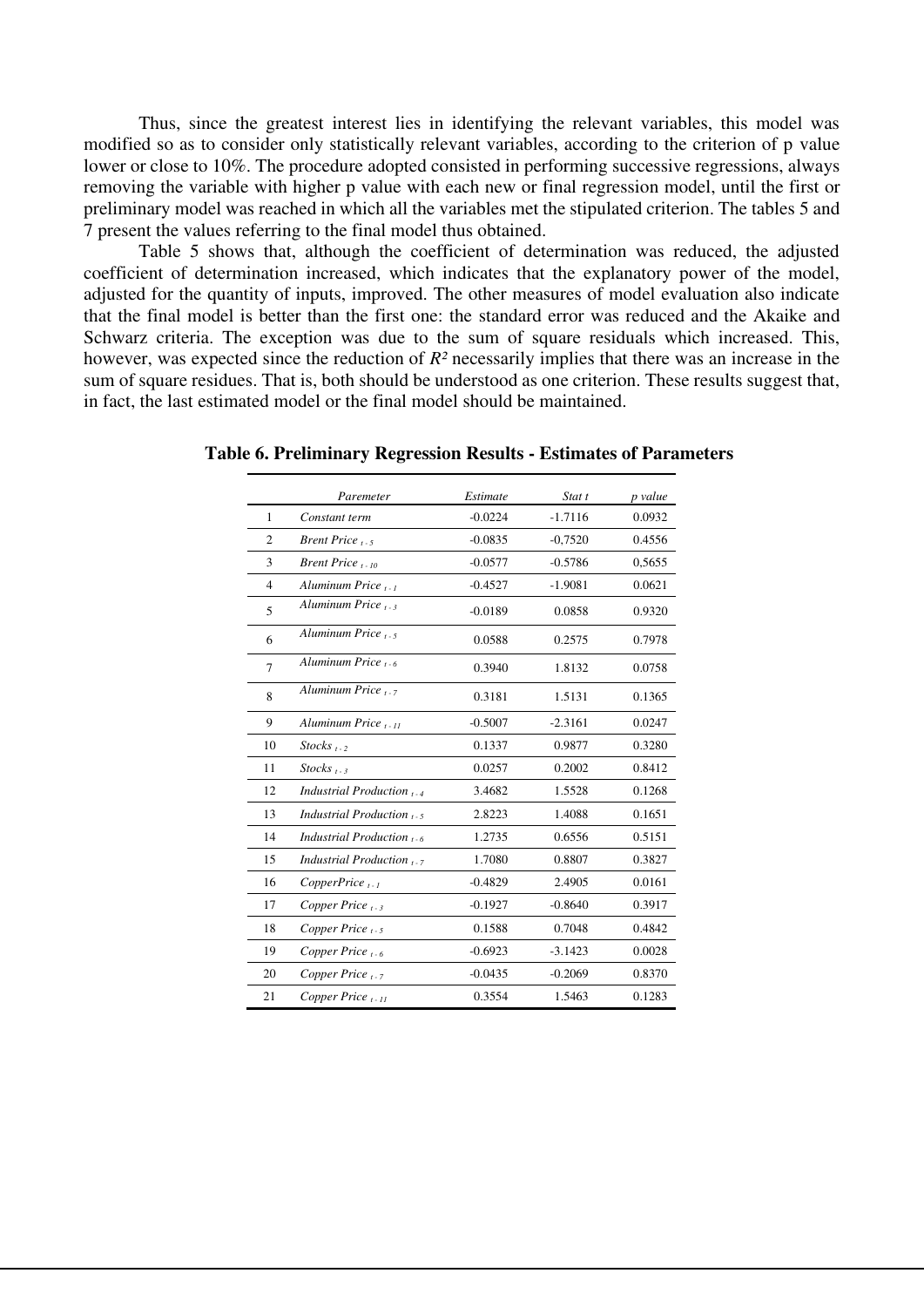|                | Paremeter                      | Estimate  | Stat t    | p value |
|----------------|--------------------------------|-----------|-----------|---------|
| 1              | Constant term                  | $-0.0219$ | $-2.2385$ | 0.0289  |
| 2              | Aluminum Price <sub>t-1</sub>  | $-0.4501$ | $-2.2557$ | 0.0277  |
| 3              | Aluminum Price $_{1.6}$        | 0.2871    | 1.5960    | 0.1157  |
| $\overline{4}$ | Aluminum Price <sub>1-7</sub>  | 0.2393    | 1.8955    | 0.0628  |
| 5              | Aluminum Price $_{t+11}$       | $-0.2823$ | $-1.9418$ | 0.0569  |
| 6              | $Stocks_{t-2}$                 | 0.1453    | 1.7028    | 0.0938  |
| 7              | Industrial Production $_{t-4}$ | 4.6688    | 2.3689    | 0.0211  |
| 8              | <i>Industrial Production</i> , | 4.3138    | 2.8536    | 0.0059  |
| 9              | Copper Price $_{t-1}$          | 0.5160    | 3.0085    | 0.0038  |
| 10             | Copper Price $_{t-3}$          | $-0.2254$ | $-1.7065$ | 0.0931  |
| 11             | Copper Price $_{t=6}$          | $-0.5302$ | $-2.8372$ | 0.0062  |

 **Table 7. Final Regression Results - Estimates of Parameters** 

Table 7 presents the parameters of the final model and its respective p values. Comparing the return of the copper price estimated by the model with the observed real values in many situations is a good way of verify whether there were price rise or fall, once it is a price variable, the market makers can have future expectations. For this type of situation, an analysis of the 71 points of the model shows that this model is extremely satisfactory: the model hits the side, that is, if the return is positive or negative, in 52 points, that is, in 73% of the cases, a high hit rate.

Analyzing the final regression model obtained, it is worth noting that industrial production is the variable with the greatest impact on copper price as the extremely high level of its coefficients was obtained. This result is consistent with all the previous analyzes, which indicate that industrial production has a strong positive impact on copper prices with a few months of lag. More than that, industrial production coefficients that are much larger than all others suggest that it is the predominant variable that "dictates" the copper price movements while the performance of the others functions as "adjustment", that is, softening or amplifying movements fundamentally generated in response to industrial production. One thing that reinforces this analysis is the fact that industrial production has shown consistency in terms of its relevance in all the various analyzes. The analysis of the aggregate variables, through the regression model, did not alter the relations observed in the analyzes conducted individually with the industrial production. The same can not be said for the other variables. The Brent oil price, for example, was relevant in the developed VAR model and the impulse response function analysis, however it was discarded in the regression model. On the other hand, the aluminum price was also relevant in all analyzes, but the estimate of its impact varied significantly among them. Signals of the parameters estimates of the VAR model, for example, were reversed in the regression model, indicating an effect opposite to that previously suggested. That is, the inclusion of variables makes the measurement of the effects of aluminum price on copper price more "nebulous", different from that of industrial production. In any case, it should be noted that aluminum price was considered relevant in all analyzes. The lagged copper price itself was also relevant in the regression model.

## **6. Conclusion and Final Comments**

The main objective of this work was to identify variables relevant to the formation of copper prices in the international market. Thus, candidate variables were selected and several tests and analyzes were carried out in order to verify the existence of relevance or statistical significance of each of these variables. In order to achieve the objectives of this work, we performed cointegration tests,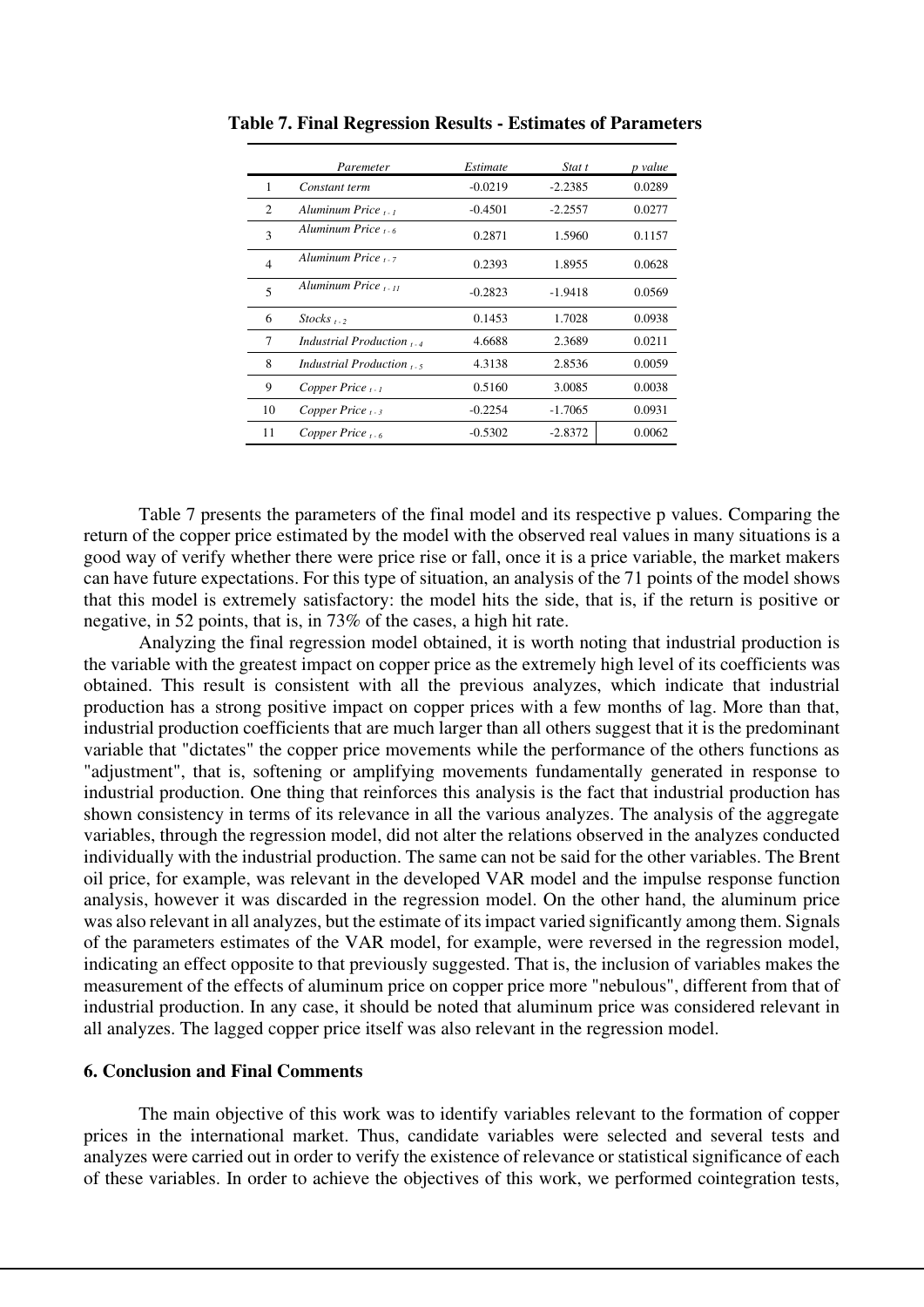constructed autoregressive vector models, analyzed impulse response functions and estimated linear regression models. Among the relevant variables for the international copper price, industrial production was the most relevant variable, presenting evidence in all the tests carried out that its impact on the copper price is significant. The aluminum price and the lagged copper itself were also relevant in the various analyzes carried out, although their respective impacts are much weaker and more irregular than the global industrial production. The variables stock, crude oil price and exchange rate were relevant in some analyzes, but in others this did not occur. Thus, it is not possible to say with certainty that these variables are determinant in the copper price, although they should not be discarded in other analyzes or future research. Given the hypotheses verified, the copper production variable did not present any evidence to infer that this variable is relevant for the pricing of copper in the international market.

It should be noted that the results obtained here are linked to the sample used, and therefore, the time series of the stock and exchange rate variables, which were obtained with limitations, have results that should be viewed with caveats. Regarding the copper production variable, the result obtained indicates that this variable is caused by the price while the reciprocal does not happen. Although this research did not have the main purpose of constructing a regression model to explain the copper price, the estimated model presented a result regarding the direction of copper price variation that deserves to be highlighted: the model showed the direction of the movement in copper prices in 73% of cases. This result can be very useful for market participants, for example in the decision-making process of hedge strategies by producers and in the determination of speculative operations with copper prices. The statistical significance of the estimated parameters of the model and the low coefficient of determination obtained indicate that, although relevant, the variables selected are not able to fully explain the fluctuations in copper price. This suggests the existence of other variables not considered in this work that are also relevant for determining the copper price in the international market. Thus other variables can be considered in future work on the theme, such as interest rates, level of scrap use, stock exchange performance and inflation rates.

The results obtained in this work can be used as a basis for the development of other studies that seek to study copper price behavior and its perspectives. In addition to verifying if other variables are relevant for copper pricing, other methodologies and samples that may contribute to the clarification of the topic discussed here should be verified in future works.

## **References**

 Cerda, R. (2005) Market power and primary commodity prices: the case of copper. Department of Economics, Pontificia Universidad Católica de Chile.

Enders, W. (2009) Applied Econometric Time Series. 3th Ed, John Wiley & Sons, New York.

 Engle, R. F. and Granger, C. W. (1987) Co-integration and Error Correction: Representation, Estimation and Testing. *Econometrica*, **55**, 251-276. <http://dx.doi.org/10.2307/1913236>

 García-Cicco, J. and Montero, R. (2011) Modeling copper price: a regime-switching approach. Documento de Trabajo No. 32 de la Escuela de Economía "Francisco Valsecchi" de la Facultad de Ciencias Económicas de la Universidad Católica Argentina.

Gujarati, D. (2004) Basic Econometrics. 4th Ed, McGraw-Hill Companies, New York.

 Hill, C. R and Griffiths, E.W. (2008) Principles of Econometrics. 4th Ed., John Wiley & Sons, New York.

International Copper Study Group (2014) The World Copper Factbook 2014. Lisbon.